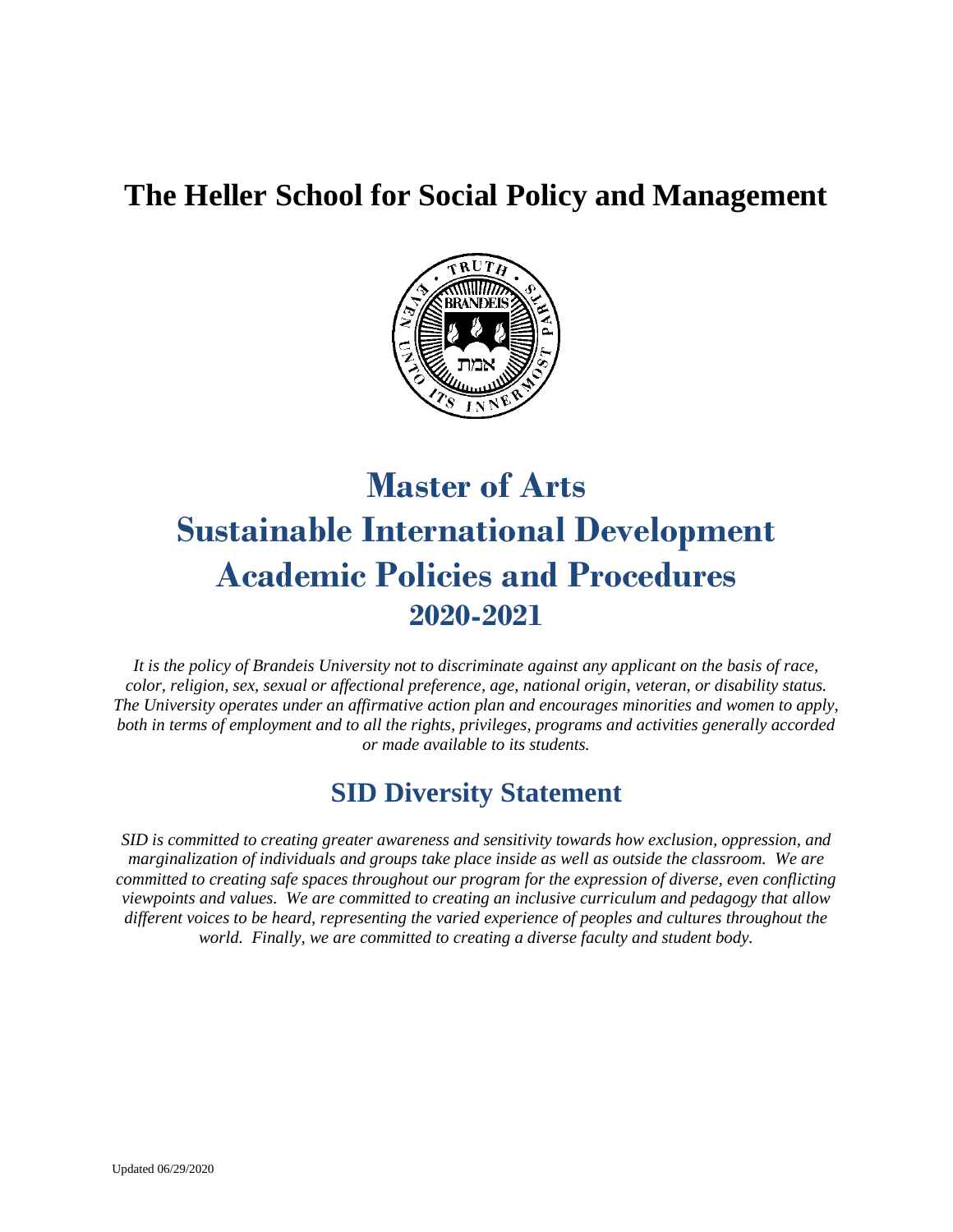# **Table of Contents**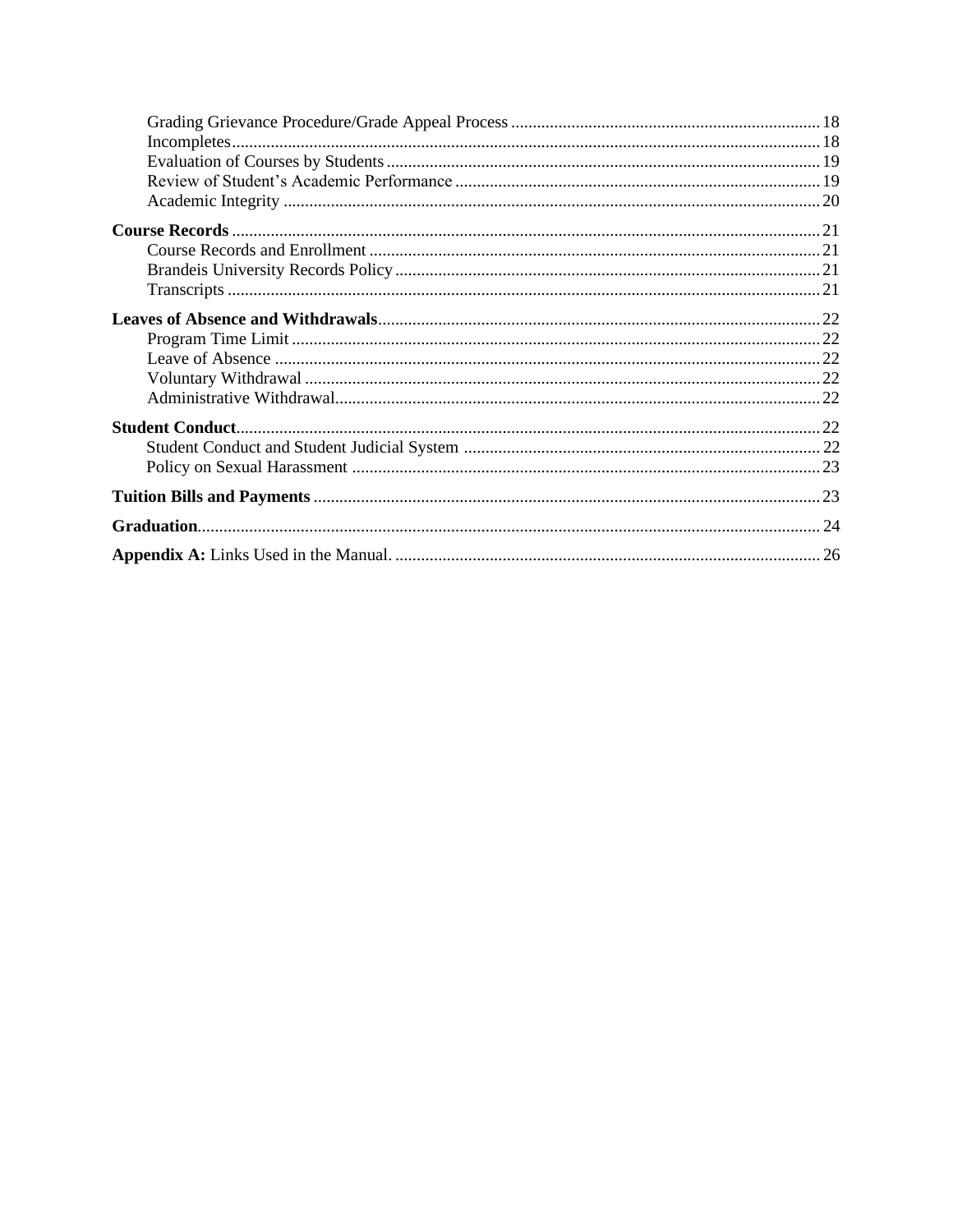# <span id="page-3-0"></span>**A Note to the Reader: Corrections and Updates to Policies and Procedures**

Every effort is made to regularly update the Master of Arts in Sustainable International Development (SID) Academic Policies and Procedures. Updates and corrections may be published at any time. It is the students' responsibility to confirm that they are using the most recent version. The Heller School reserves the right to correct or revise any information or policies and procedures that are not consistent or current with Brandeis University policy, regulations, and law.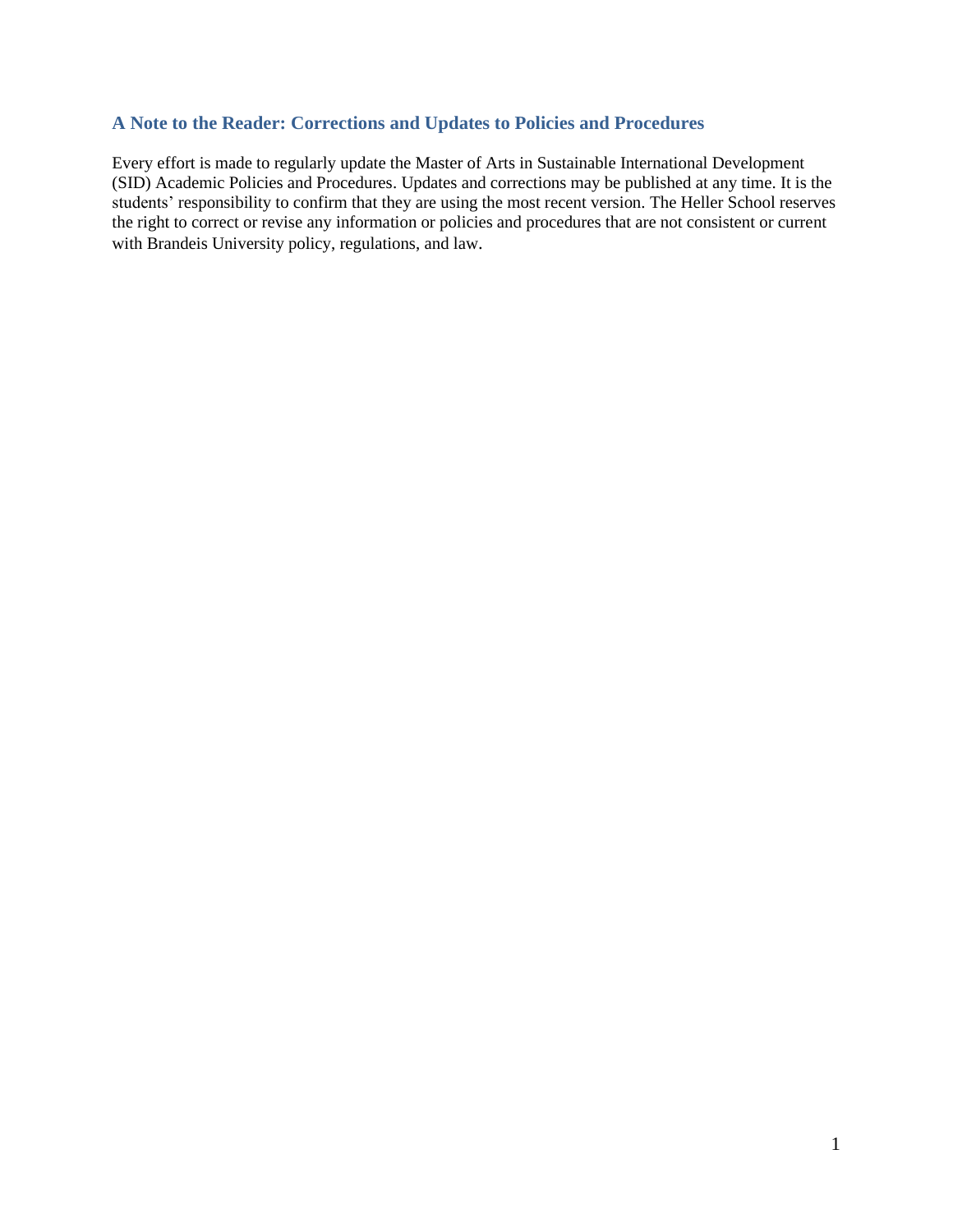#### **Public Notice Designating Directory Information**

Brandeis University hereby designates the following categories of student information as public or "Directory Information." Such information may be disclosed by the institution for any purpose, at its discretion.

*Category I:* Name, local address and telephone number, date of birth, campus email, campus mailbox/mailstop, directory phone, affiliation (undergraduate or graduate program).

*Category II:* Full-time/part-time status, class (year of study), dates of attendance and field of concentration at Brandeis, previous institution(s) attended and major fields of study, awards and honors, degree(s) conferred and date(s) conferred.

*Category III:* Past and present participation in officially recognized sports and activities, physical factors (height, weight of athletes)

Students should refer to th[e University Bulletin](https://www.brandeis.edu/registrar/bulletin/EducRecordsPolicy.html) for further information related to Brandeis University's Education Records Policy.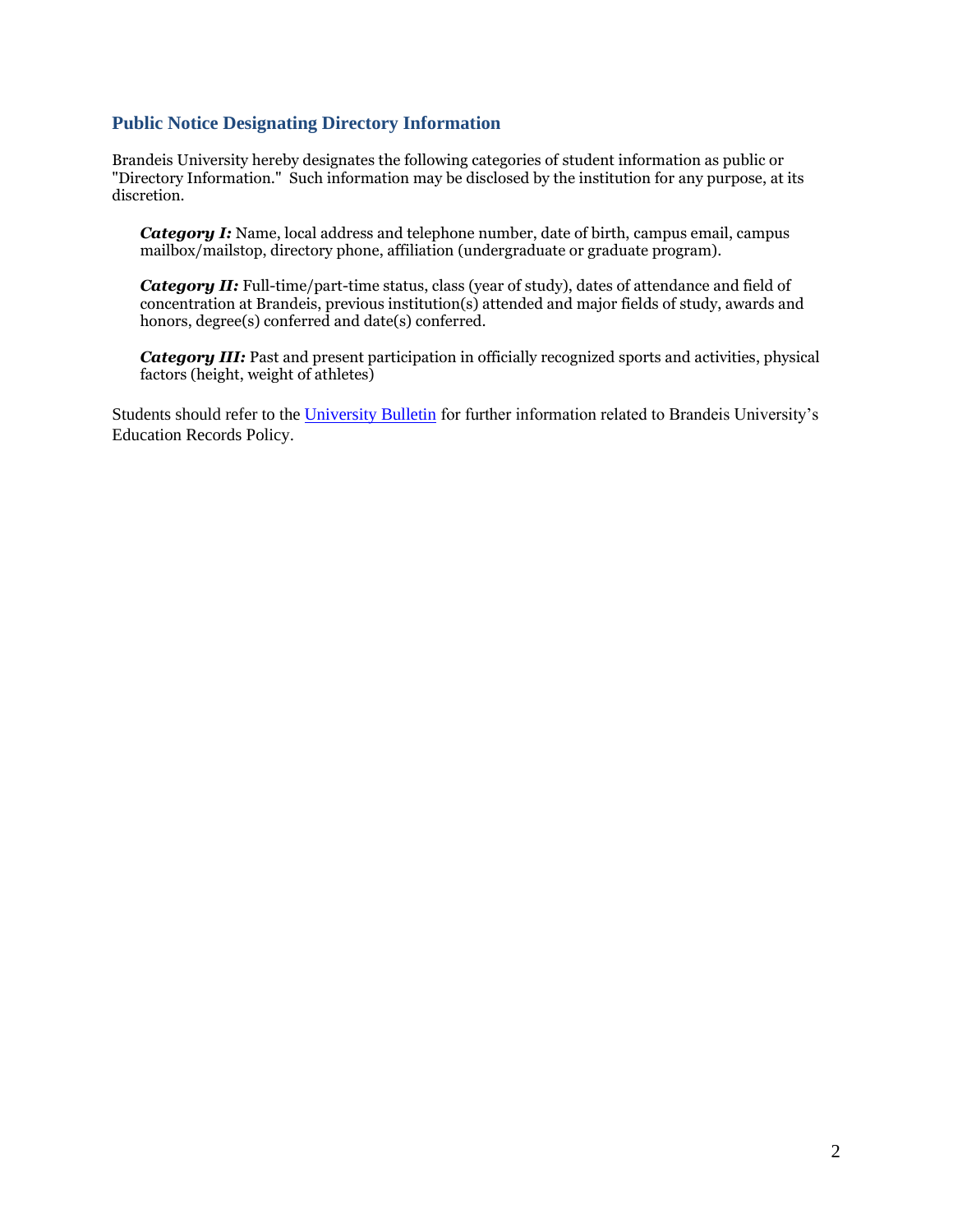# <span id="page-5-0"></span>**Mission of the Heller School and Master of Arts Degree Program Goals**

Since its founding as Brandeis University's first professional school in 1959, the Heller School has been committed to developing new knowledge in the field of social welfare and justice. Through research and the education of students, the Heller School has actively engaged in developing, examining, and contributing to policies and programs that respond to the changing needs of vulnerable individuals and social groups.

The degree of Master of Arts in Sustainable International Development considers the state of international development, probes issues and policies that affect future generations, and broadens program and project management skills necessary to design, plan, negotiate, implement, monitor, and evaluate development initiatives throughout the world. The SID program examines models of development for their sustainability and success in reducing poverty and inequality, raising standards of health, education and other social services, and protecting the environment. The program brings a holistic, interdisciplinary view to complex economic, gender, political, social and environmental factors involved in international development, bridging areas of concern of importance to scientists, social scientists, policy makers, human rights activists and advocates, and development practitioners.

It is the goal of the Master of Arts in Sustainable International Development program to provide:

- A core curriculum based on foundational concepts and skills that are essential to understand and take an active role in the international development field
- A range of additional course offerings that foster deeper understanding of the economic, political, social and environmental factors that affect global poverty and inequality in today's world. Courses explore the history and theories of diverse development models and the role of education, governance and social policy, environmental processes, ethics, and organizational management capacities on programs and projects that affect the livelihoods of poor and vulnerable communities in rural and urban settings. Gender and international human rights are stressed as cross-cutting analytical frameworks through which all sectors can be viewed and assessed. The curriculum also includes a strong skills building component through courses in quantitative and qualitative research methods, development practice, including planning, implementation, monitoring and evaluation, critical writing and policy analysis, and communications and presentation skills.
- Varied educational experiences inside and outside the classroom that respect diversity, equity, and inclusion
- Individual mentoring through the educational and practicum/fieldwork processes
- A year-in-residence that encourages students' self-reflection on the purpose and impact of their professional lives and values on development
- A second year that nurtures new ideas, experiences, self-confidence, and professional growth through a practicum, advanced study, or mix of a practicum and an academic concentration
- A multicultural and multinational environment that recognizes differences of nation-state, religion, race, ethnicity, class, gender, caste, ability/disability, citizenship, migration, and other particular identities but also tries to forge a cohesive community informed by respect for diverse values and beliefs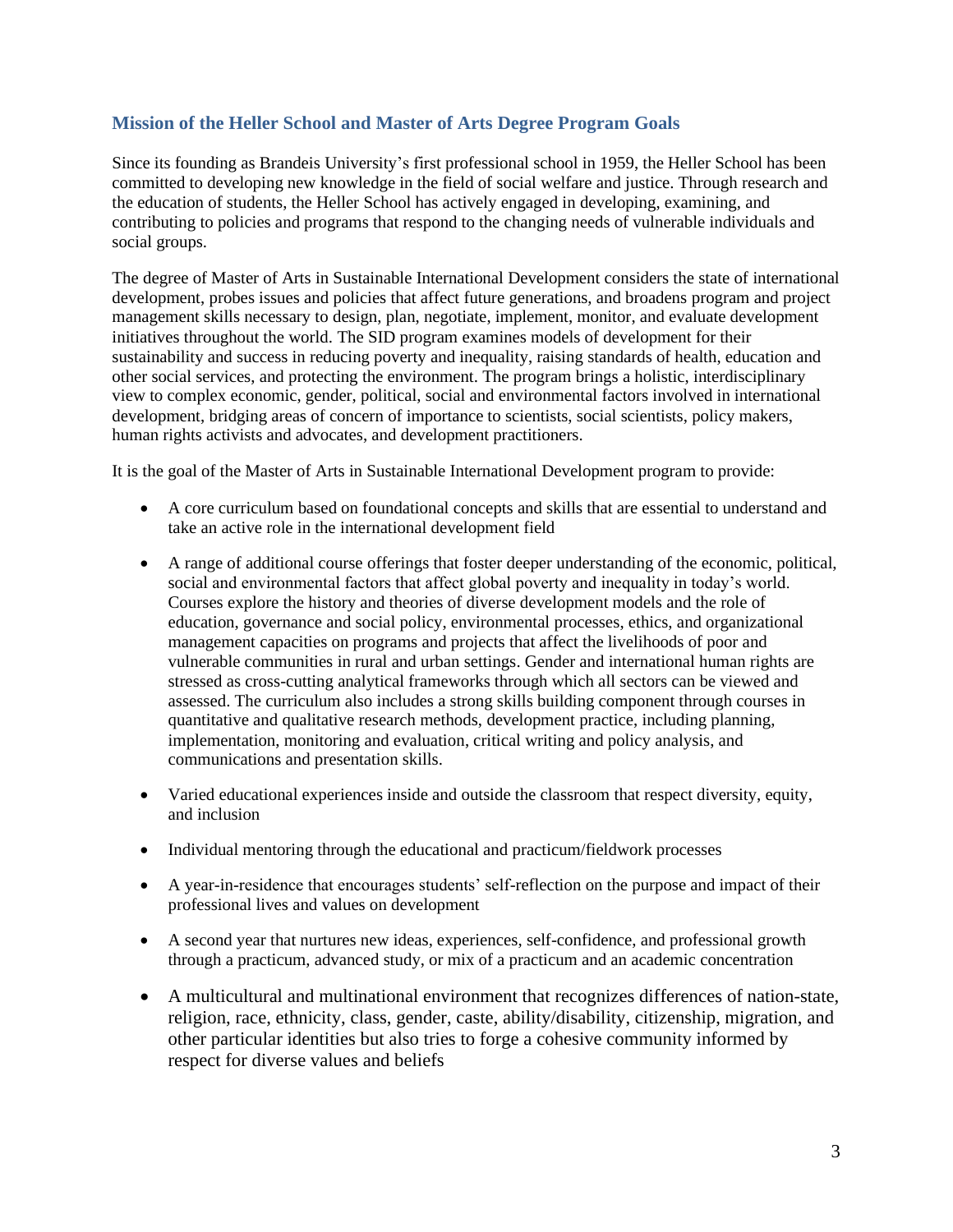#### <span id="page-6-0"></span>**SID Program Core Competencies**

The Master of Arts Program in Sustainable International Development prepares development practitioners in economic, environmental, and social fields who want to sharpen their technical skills and broaden their conceptual grounding in development theory and practice. The program provides an integrated, multidisciplinary approach to international development, in keeping with global policies, platforms, frameworks and perspectives on sustainable international development.

Sustainable development implies economic growth, together with social and political development and environmental protection, each reinforcing the other. It has been described as linking the three pillars of economic, social, and environmental development. There are many definitions of sustainable development. SID encourages and helps each student to come to their own priorities within the general consensus that sustainable development must promote greater economic, social and environmental justice, and inclusion for the world's poorest and most vulnerable communities. These goals form the core mandate of most international policy and development organizations, including the United Nations, and are reflected in widely adopted international human rights covenants.

The SID Program Core Competencies describe the overall concepts and skills that students should have mastered to earn a Master of Arts degree in Sustainable International Development. During their first year in the SID program, students develop these competencies through their studies in the required academic areas of the SIDprogram, which include required courses in economics, environment and ecology, human rights and ethics, gender, and development management. First-year students complete their required courses by selecting from a wide array of electives that deepen their knowledge and skills. In their second year, students continue to achieve the required competencies through advanced academic study, experiential learning through a field practicum, or a combination of those options.

# <span id="page-6-1"></span>**Statement of Program Core Values**

The SID Program brings a set of core values rooted in the social justice tradition of the Heller School and Brandeis University to its teaching and learning. Brandeis University is committed to preparing students "for full participation in a changing society, capable of promoting their own welfare, yet remaining deeply concerned about the welfare of others." It prides itself on being a "center of open inquiry and teaching, cherishing its independence from any doctrine or government." Brandeis seeks "to reflect the heterogeneity of the United States and the world community whose ideas and concerns it shares." Brandeis carries the name of a U.S. Supreme Court Justice who was committed to the rights of individuals, social justice, and an "awareness of the power and responsibilities that come with knowledge."<sup>1</sup>

At SID, teaching and learning are based on the following principles:

- Human rights that extend from political and civil rights to social, economic and cultural rights and that promote social and environmental justice and inclusion regardless of gender, ethnicity, race, religion, sexual orientation, age, ability/disability, or socioeconomic class
- Transparent governance systems based on participation and universal protection of rights
- The necessity of enhancing the capabilities of all peoples to shape their own development

<sup>&</sup>lt;sup>1</sup> Mission Statement, Brandeis University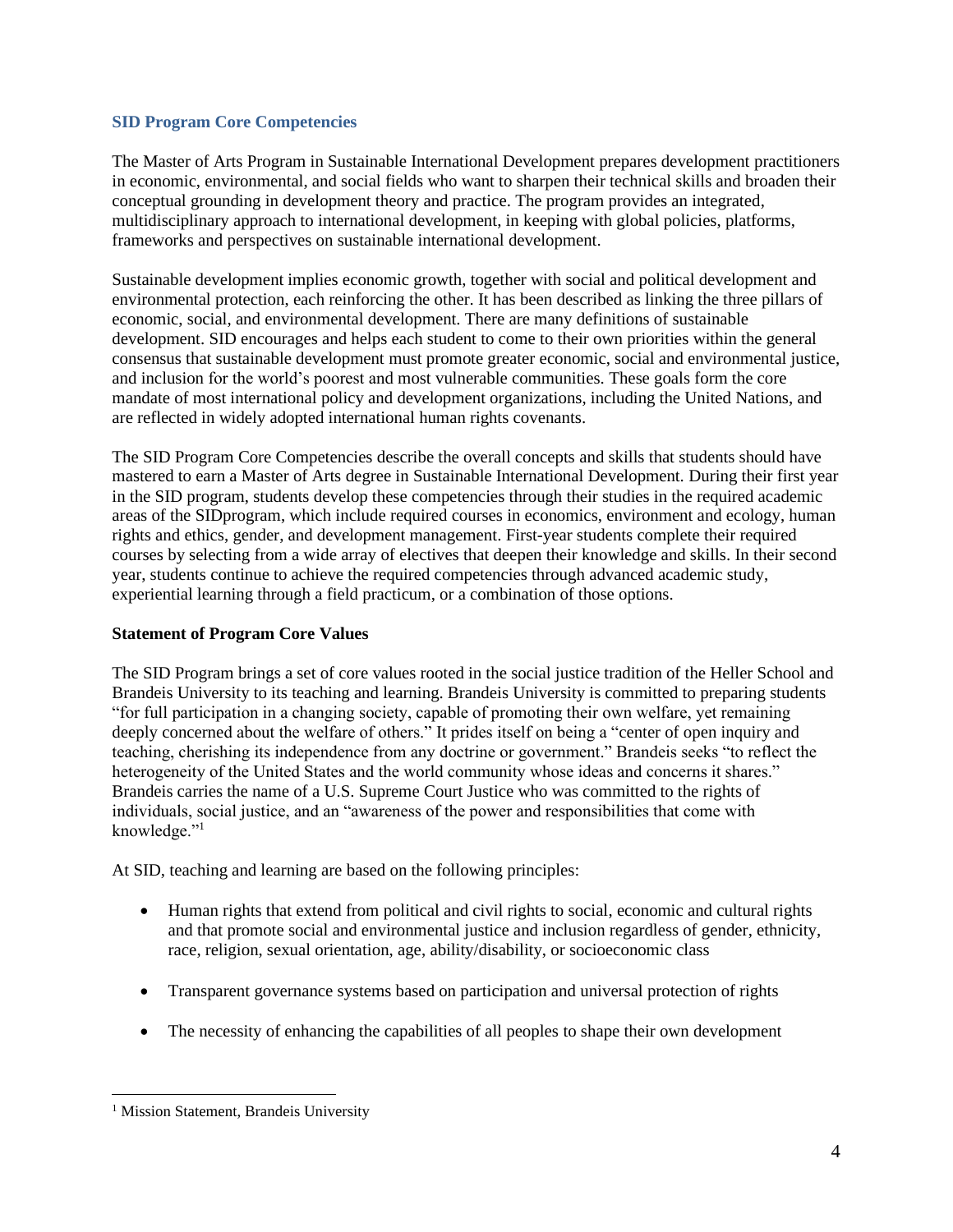- Sustainability as an ideal that integrates physical, social, and ethical concerns and that is informed by the natural and social sciences and the humanities
- Learning as an on-going process that requires continued reflection on concepts, evidence, and values, including one's own

Teaching and learning in the SID Program are grounded on human capabilities and liberation approaches, which are reflected in global initiatives like the United Nations Millennium and Sustainable Development Goals. SID students are trained to become active participants in helping to transform the conditions that give rise to persistent poverty and in aiming for a global society that is free of stark inequality, poverty, preventable disease, and environmental degradation.

SID graduates will be prepared to engage in life-long learning, having acquired greater capacity to reflect on their personal experience, to question their assumptions, to recognize and analyze new approaches, and to use evidence to inform methods and practice. They will be able to reflect on their personal roles and on the roles of their institutions as outsiders or insiders in sustainable development, to confront contradictions inherent in these roles, and to use an awareness of their own ethical values and assumptions to understand how they can make the best contributions possible to the development process.

#### <span id="page-7-0"></span>**Statement of Program Core Competencies**

- 1. **Knowledge:** Fluency in the history, concepts, and goals of sustainable development, including theories of what development is, how it occurs, and how it affects economic, social, and environmental sustainability.
- 2. **Interdependence:** Awareness of the interdependence of ecological, social, political, and economic systems and the reciprocal impacts of human and environmental conditions (e.g. health, poverty, hunger, migration, conflict).
- 3. **Systems, structures, and institutions:** Understanding of economic systems (market and nonmarket), governance institutions, social welfare policies, and environmental management approaches and their relation to desired development outcomes, including the links among the market system, the role of the state, macroeconomic policies, international financial institutions, and development outcomes.
- 4. **Contextual analysis and application:** Ability to analyze socio-economic, political, institutional, cultural, and environmental contexts at the global and local levels; to examine situations from the perspectives of human rights, gender, and marginalization; and to apply the analysis to the design, implementation and evaluation of policies and interventions in order to create positive change.
- 5. **Problem solving**: Ability to use problem-solving methodologies in seeking sustainable development solutions and in assessing the effectiveness of development interventions. This includes the ability to identify problems; to analyze and track causality and consequences; to distinguish multiple alternatives and competing interests; to plan and implement appropriate and innovative policy, program, and project responses; and to monitor and evaluate implementation strategy and results. Problem-solving approaches imply the ability to consider innovative approaches and to question whether conventional wisdom and existing systems, structures, and models are effective.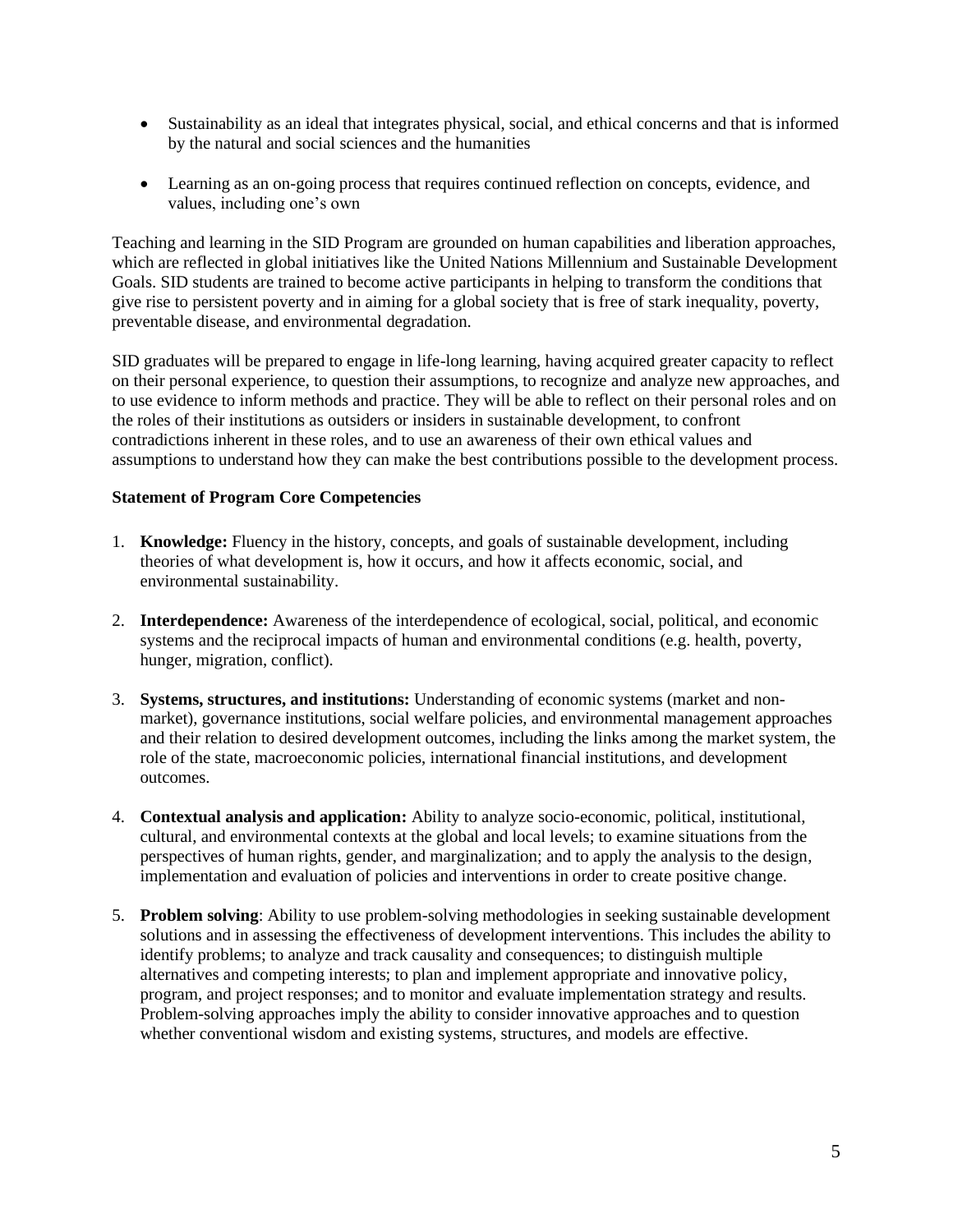- 6. **Evidenc**e: Ability to understand, evaluate, and use quantitative and qualitative evidence, including traditional knowledge, to support policy, program, and project design, implementation, and evaluation to inform management and to support community capabilities.
- 7. **Scarcity and distribution:** Ability to understand concepts of socio-economic and natural resource scarcity and how to judge the alternatives used to deal with scarcity as well as their impacts on the objectives of sustainable development. This requires an understanding of concepts and methods of distribution and/or redistribution of assets and benefits and their relation to equity, efficiency and significance.
- 8. **Relativity:** Ability to understand the function of time in the dynamics of economic, social, and environmental sustainability: understanding the differences between radical, comprehensive reforms and incremental economic, social, and political changes and recognize that a cautious approach may be needed where environmental impacts unfold over a long period or uncertainties exist in scientific knowledge.
- 9. **Management:** Ability to apply conceptual knowledge and skills in management and organizational behavior to analysis of development organizations and to leading, managing, and supporting organizations, implementation processes, and projects that contribute to sustainable change.
- 10. **Communication:** Communication and language skills that allow graduates to function as leaders in organizations, to produce well-written and well-argued documents, to make persuasive oral presentations, to engage in advocacy for change, and to work with a range of stakeholders from marginalized communities to global actors.

# <span id="page-8-0"></span>**SID Program Directors and Staff**

For the 2020–2021 academic year, the following individuals comprise the SID management team:

- Joan Dassin, PhD, Program Director
- Sandra Jones, PhD, Executive Director, Global Programs
- Mary Poor, MA, Deputy Director, Global Programs
- Victoria Felson, BS, Program Administrator

Ravi Lakshmikanthan, Assistant Dean for Academic and Student Services, serves as the Heller School registrar and works with and supports all SID students. The Student Services team, led by Ravi Lakshmikanthan, comprises Marc Kiredjian, Associate Director for Academic Affairs and Innovation, and Victoria Corpian, Senior Program Coordinator. If students are unsure about whom to approach for assistance with a particular concern, they should check with either the Deputy Director or the SID Program Administrator.

<span id="page-8-1"></span>The Deputy Director serves as the SID academic advisor. She helps students to choose their courses and and develop their two-year Individual Learning Plans (ILPs). She also assists students with solving administrative issues related to courses, program requirements, and academic policies and procedures.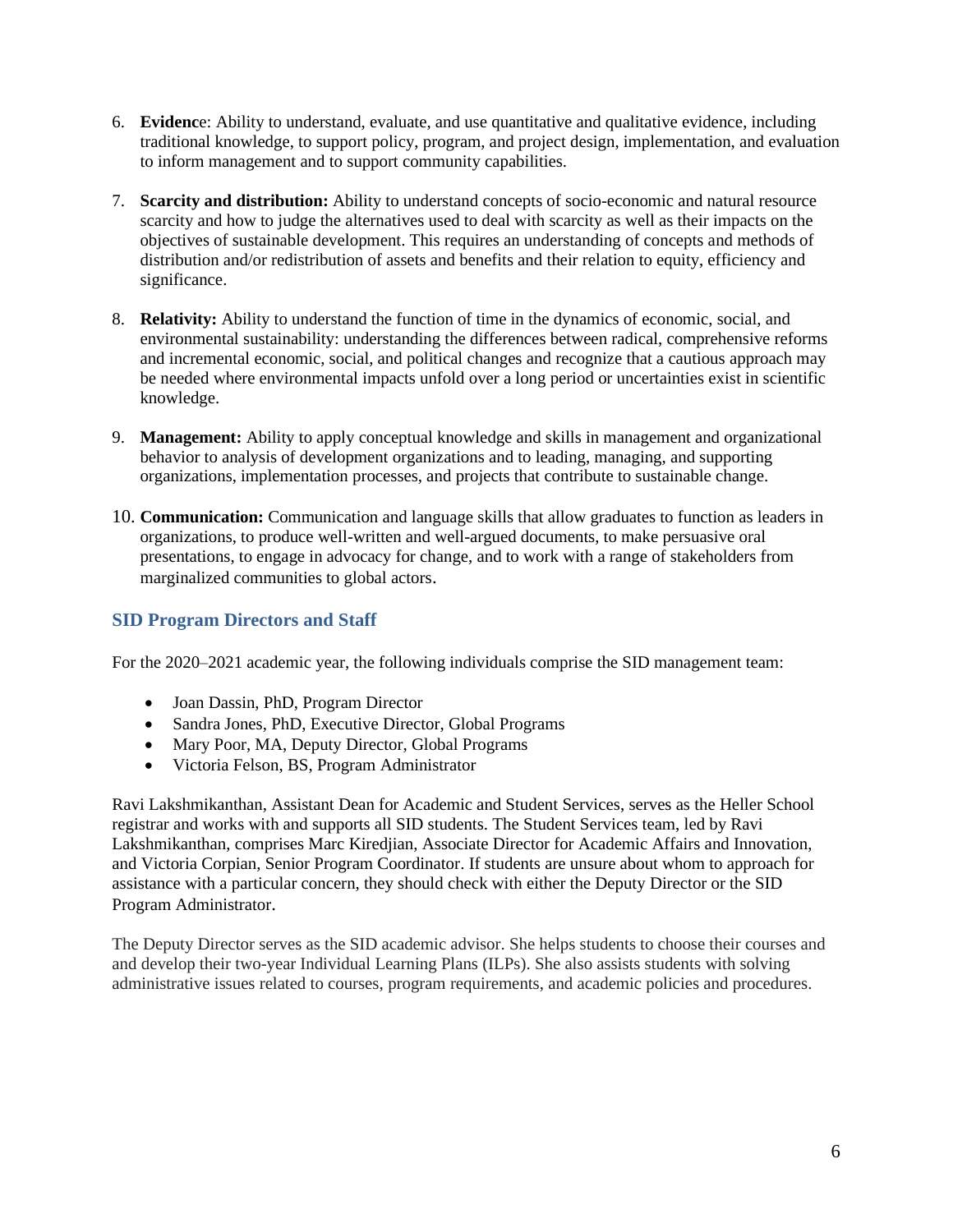# **SID Program Overview**

The Master of Arts in Sustainable International Development has five tracks: Practicum, Advanced Study, Concentration, Advanced Study with a Concentration, and Alternative Practicum. There is also an accelerated SID degree and several dual and joint degrees. All students in the SID program must successfully complete a year in residence. For practicum students, the second year consists of a six-month field practicum in a development organization, while advanced study students complete a second year in residence. Concentration students combine a three-month practicum with in-depth study in a critical field of development. Advanced Study with a Concentration students complete a three-month practicum during the summer after their year in residence and a second year in residence with in-depth study in a critical field of development. Students completing the alternative practicum will do field and course work at an international partner university. Accelerated degree students are expected to complete the year in residence, write their master's paper, and deliver a Capstone presentation in May 2021. Requirements for dual and joint degrees vary according to program.

#### <span id="page-9-0"></span>**First Year in Residence**

Academic requirements for the year in residence are the same for all SID students. Students must complete 32 credits and all required courses during the first year in residence (18 required course credits and 14 elective credits).

#### *Required Courses (2 credits each, excepted where noted)*

- HS279a Planning & Implementation (full semester, 4 credits)
- HS266a Introduction to Economics for Development Practitioners
- HS319f Ethics, Rights, and Development or HS210f Comparative Approaches to Global Injustice & Social Inequality or HS262f Culture, Power & Development
- HS278f Monitoring & Evaluation
- HS228b Climate Change, Biodiversity and Development (4 credits) or HS-TBD Environment and Development (4 credits) or
- Applied economics course from the list of required options
- Gender course from the list of required options

#### <span id="page-9-1"></span>**SID Curriculum**

The SID curriculum is designed to give students solid grounding in concepts and skills related to sustainable development, including topics such as the global political economy of poverty and inequality, natural and human ecology, climate change and livelihoods, and gender and human rights frameworks. The program also provides students with training in professional skills related to development policy and management. To accomplish this, certain courses are designated as required and others as electives. The program reviews and updates the SID curriculum annually. The latest information on SID course requirements and electives is distributed to all students and faculty prior to the start of the Fall semester. Most courses are 2-credit module courses, which last for seven weeks (or half a semester). Not all courses are offered each year, so students should check the latest listing.

Exemptions from certain required courses may be granted based on previous graduate-level study or professional experience. All requests for exemptions must be submitted to theDeputy Director, who will consult with program leadership and relevant faculty for a determination. Students who request an exemption from a required course must be evaluated to determine whether their prior educational background, as documented on transcripts or professional training and experience, warrant the exemption.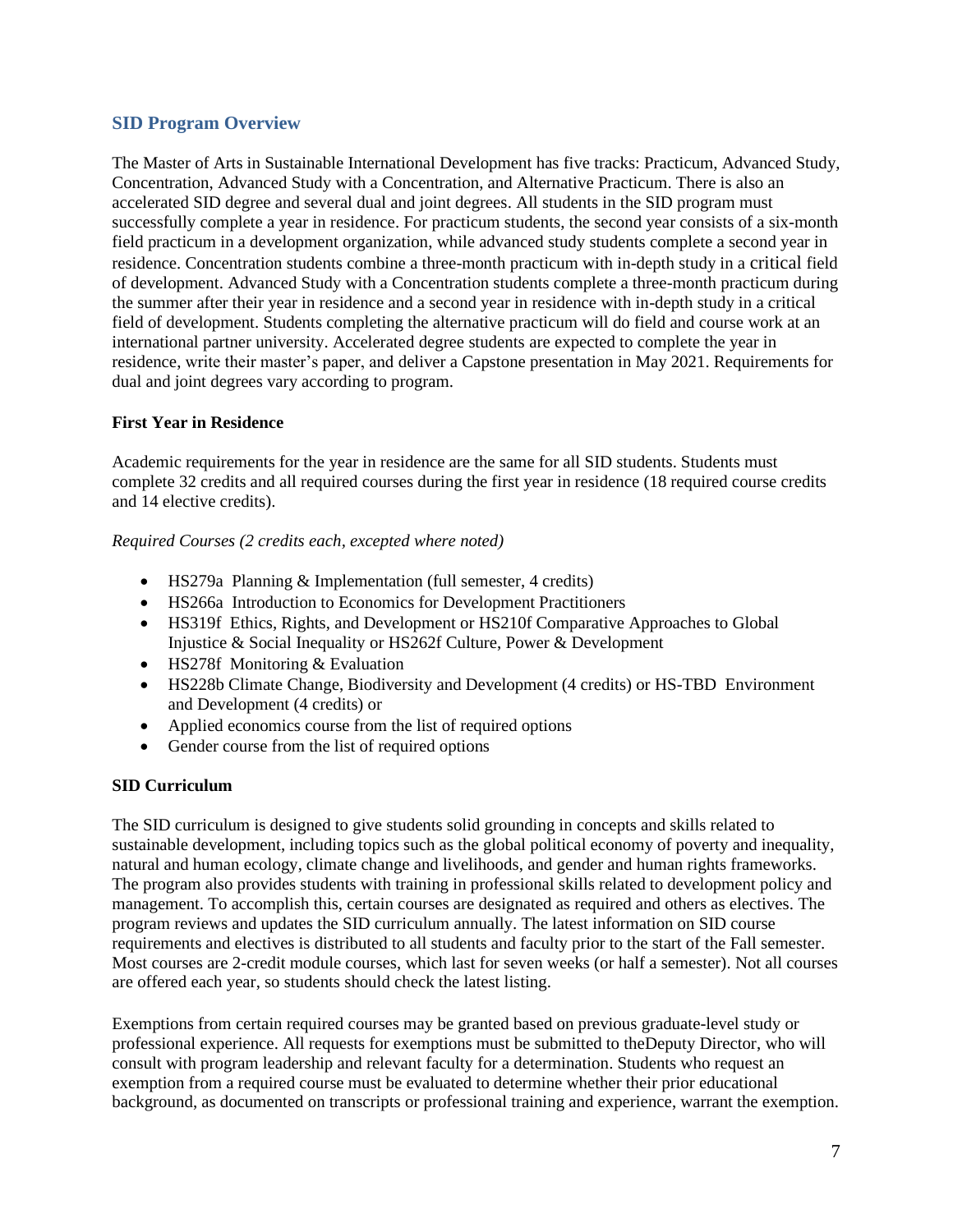Students who waive a course requirement must replace the waived course with one or more SID electives of total credit equal to the waived course.

In addition to regular courses, SID students may attend non-credit workshops and guest lectures, including training in professional and career development, team-building, academic integrity, professional writing, and computer, communications, and presentation skills, among other offerings. Non-credit sessions are open to all SID students.

#### <span id="page-10-0"></span>**Courses Outside of SID**

Students may take electives outside the SID curriculum, including courses within the Heller School, the Brandeis International Business School, and the Brandeis Graduate School of Arts and Sciences. After the completion of their first semester, students may also take courses at the [Boston-area Consortium of](https://www.brandeis.edu/gsas/current/cross.html)  [Universities.](https://www.brandeis.edu/gsas/current/cross.html) Students are responsible for identifying such courses and completing th[e cross-registration](https://brandeis.edu/registrar/registration/consortium.html)  [requirements.](https://brandeis.edu/registrar/registration/consortium.html) They may receive credit for a maximum of one course (4 credits maximum) each semester at a consortium university. Due to differences in academic calendars among the colleges in the consortium, it is not advisable for students to enroll in a cross-registered course in their final semester.

#### <span id="page-10-1"></span>**Proseminars**

The SID program offers a variety of proseminars every year. Proseminars are led by visiting professionals who are well-known experts in their fields, supported by SID faculty, and normally take place over a weekend. Proseminars may be for credit or not for credit. A for-credit proseminar is a one-credit course that requires a minimum of 9 hours of class time, readings to be completed prior to the seminar, and a graded assignment to be submitted during or after the seminar. A not-for-credit pro-seminar is usually a one-day seminar taught by a renowned expert that takes place on a single day, normally on the weekend, and includes approximately 5 hours of class time. It does not require an assignment.

#### <span id="page-10-2"></span>**Directed Reading/Independent Study**

Occasionally, students wish to design an independent study that allows a more in-depth approach to a topic. After they have completed their first semester at the Heller School, students may pursue a directed reading or independent study for credit. They should identify a faculty member willing to supervise a directed reading and complete [aTutorial/Directed Reading Request Form..](https://www.brandeis.edu/heller/heller/students/courses/pdfs/MA-Directed-Readings.pdf)

Credit for a Directed Reading can be equivalent to a full semester or module course. Written work could include a long paper, several shorter papers, critical essays or reflections on the literature, data analysis exercises, among others. After conferring with an interested member of the faculty, students should design their own syllabus covering the following:

- the topic and course title of the directed reading;
- the course objective and how it fits with the student's plan of study;
- a weekly schedule including dates, topics, and weekly material that the student will read;
- the written work (assignments) that the student will complete with deadlines; and
- dates when the student and faculty supervisor will meet (typically, the minimum would be every two weeks).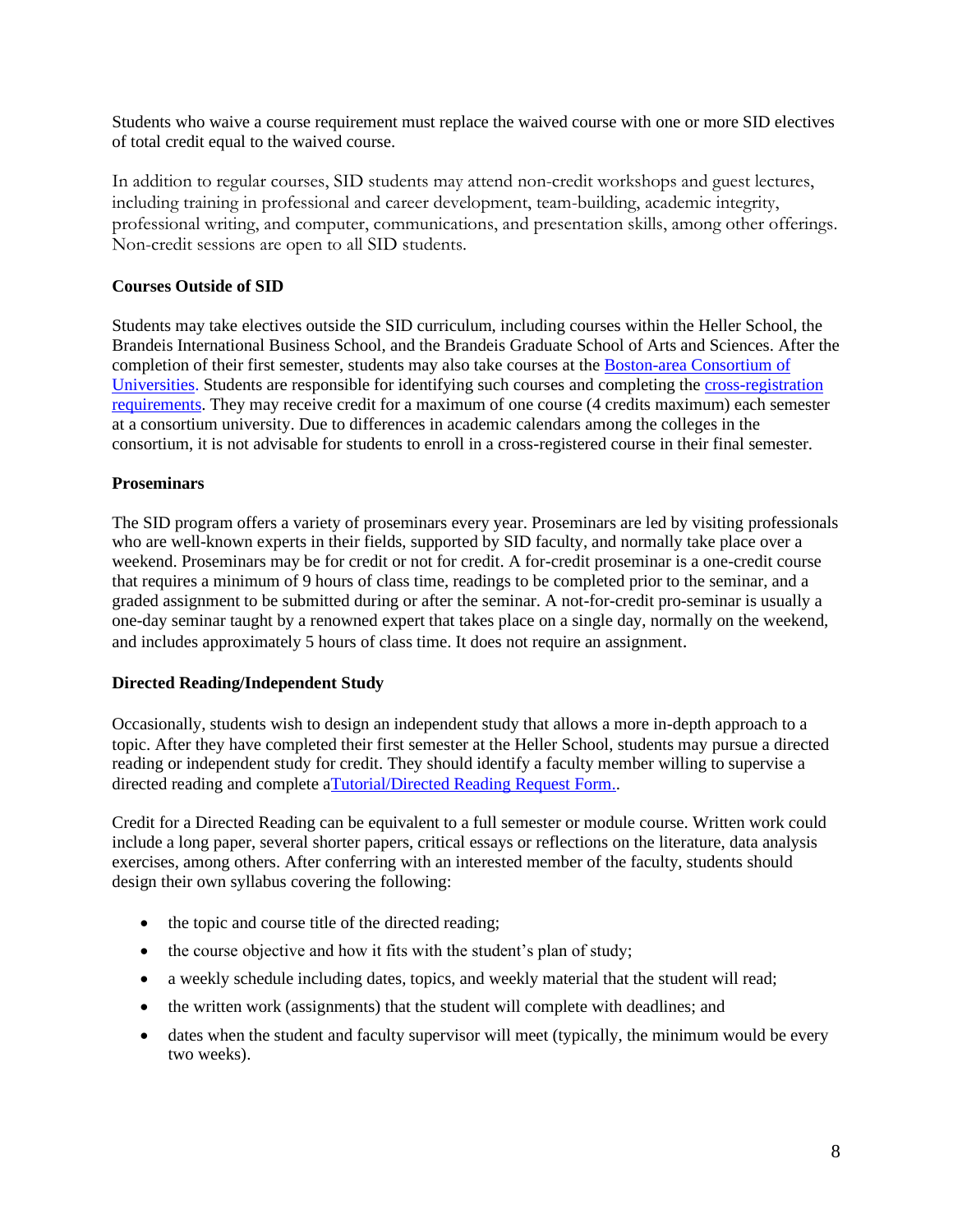The student and faculty supervisor will review and revise the syllabus. After the faculty supervisor grants approval, the Program Director will review the syllabus. If approved, the program will forward the syllabus to the Assistant Dean for Student and Academic Affairs, who will register the directed reading and place it on the student's record. A student may receive credit for no more than one directed reading for the SID degree.

#### <span id="page-11-0"></span>**The First Year**

Each student will design an Individual Learning Plan, combining required courses and electives. An approved ILP is required for each semester that an SID student is in residence, regardless of whether the student is pursuing a practicum, advanced study, concentration, or advanced study with a concentration track.

#### **The Accelerated SID Degree**

Accelerated degree students must have at least three to four years of professional experience in development or a related field and sufficient academic preparation to complete the degree program in a regular academic year (September-May). They enter with all incoming students in late August and fulfill all first-year in-residence requirements for the program in the Fall and Spring semesters. Students write a master's paper that applies development theory and skills to solving a development problem encountered in their work in the field. They present their research at the SID Capstone in May

#### <span id="page-11-1"></span>**The Second Year**

During the second year, students can pursue a six-month practicum of professional-level work experience in a development organization, alternative practicum at an international partner university, advanced study in sustainable development that includes a second year in residence, a concentration in a key development field that includes additional coursework and a three-month practicum, or advanced study with a concentration that includes a three-month practicum during the summer after the first year in residence and a second year in residence with coursework in a specific development area. Faculty advisers will be assigned in August, prior to the start of the second year.

Students who have successfully completed all required courses and 32 credits during their first year in residence can advance to their second year. *Students must fulfill all academic requirements, maintain good academic standing, and meet all financial obligations before they will be granted permission to start the second year*. Each student will be notified of their academic and financial status in the summer after the first year. Permission to begin the second year is contingent upon approval of the second-year proposal.

# <span id="page-11-2"></span>**The Practicum**

The practicum is an experiential learning opportunity that takes the form of a professional level paid or unpaid position in a development organization. It is designed to give students supervised practical application of subjects covered in the first-year curriculum. As with the other second-year options, students in a practicum will choose a topic for their second year and present their analysis and conclusions in a master's paper and Capstone event. The practicum cannot begin without a second-year proposal approved by the SID program. The following guidelines for the practicum apply: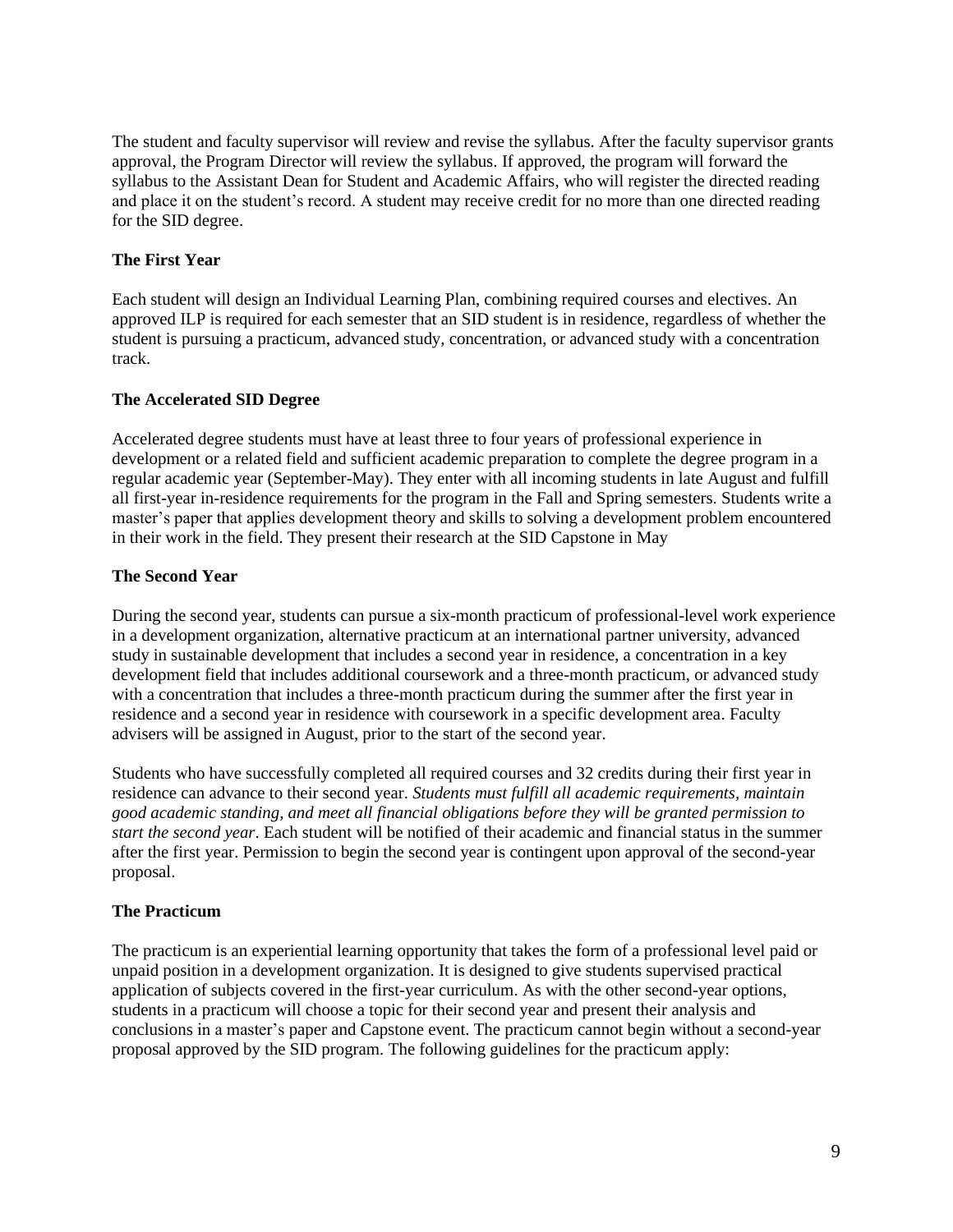- Students who undertake a practicum must register for the SID Field Practicum Course (HS230a) and pay the [continuation fee](https://heller.brandeis.edu/admissions/financial-aid/cost.html) in the Fall and Spring semesters (12 credits each semester). There is no option for practicum students to enroll in a summer practicum course.
- The official practicum period starts September 1. Students must be actively engaged in a practicum at one organization full-time (35–40 hours a week) for a minimum of six consecutive months. Students are expected to secure their own practicums and negotiate their Terms of Reference (TOR) with their host organization, with the support and guidance of the Deputy Director. The TOR will also identify the student's field supervisor.
- The practicum begins after the Deputy Director has reviewed the TOR and approved the practicum.
- During the practicum, students must send monthly updates to their faculty adviser and keep in regular contact with the Deputy Director.
- All international students who are completing a practicum in the United States are required to have work authorization; this is done by obtaining Curricular [Practical Training](https://www.brandeis.edu/isso/current/employment/curricular-practical-training.html) (CPT) through the Brandeis University [International Student Scholars Office](https://www.brandeis.edu/isso/) (ISSO). CPT is issued in conjunction with the enrollment in the Fall/Spring SID Field Practicum course.

International students may complete a six-month international practicum and still be eligible for post-completion [Optional Practical](http://www.brandeis.edu/isso/current/employment/opt/) Training (OPT). To qualify for post-completion OPT, international students completing an international practicum must adhere to the following requirements:

- o Register for HS230a SID Field Practicum for the Fall and Spring semesters of their second year and remain active in Sage
- o Complete an ISSO check-in each semester while on practicum
- o Apply for OPT 90 days prior to the program end date. **Students must be in the United States to apply for this benefit. They cannot apply while on practicum abroad.**

# <span id="page-12-0"></span>**Advanced Study**

Advanced study is an individualized program of coursework under the guidance of a faculty adviser. Students focus their study on a development problem and present their analysis and conclusions in a master's paper and Capstone event. Advanced study cannot begin without a second-year proposal approved by the SID Program. The following guidelines for the advanced study track apply:

- Advanced study students must enroll for a minimum of twelve credits of coursework for both the Fall and Spring semesters, including the SID Master's Paper Seminar (HS338a) during the Fall semester.
- Courses may be taken in any graduate school at Brandeis University.
- The student must be registered as a full-time student at Brandeis but may take courses at any of the [consortium universities](https://heller.brandeis.edu/students/courses/consortium.html) within the maximum permitted. (Due to differences in academic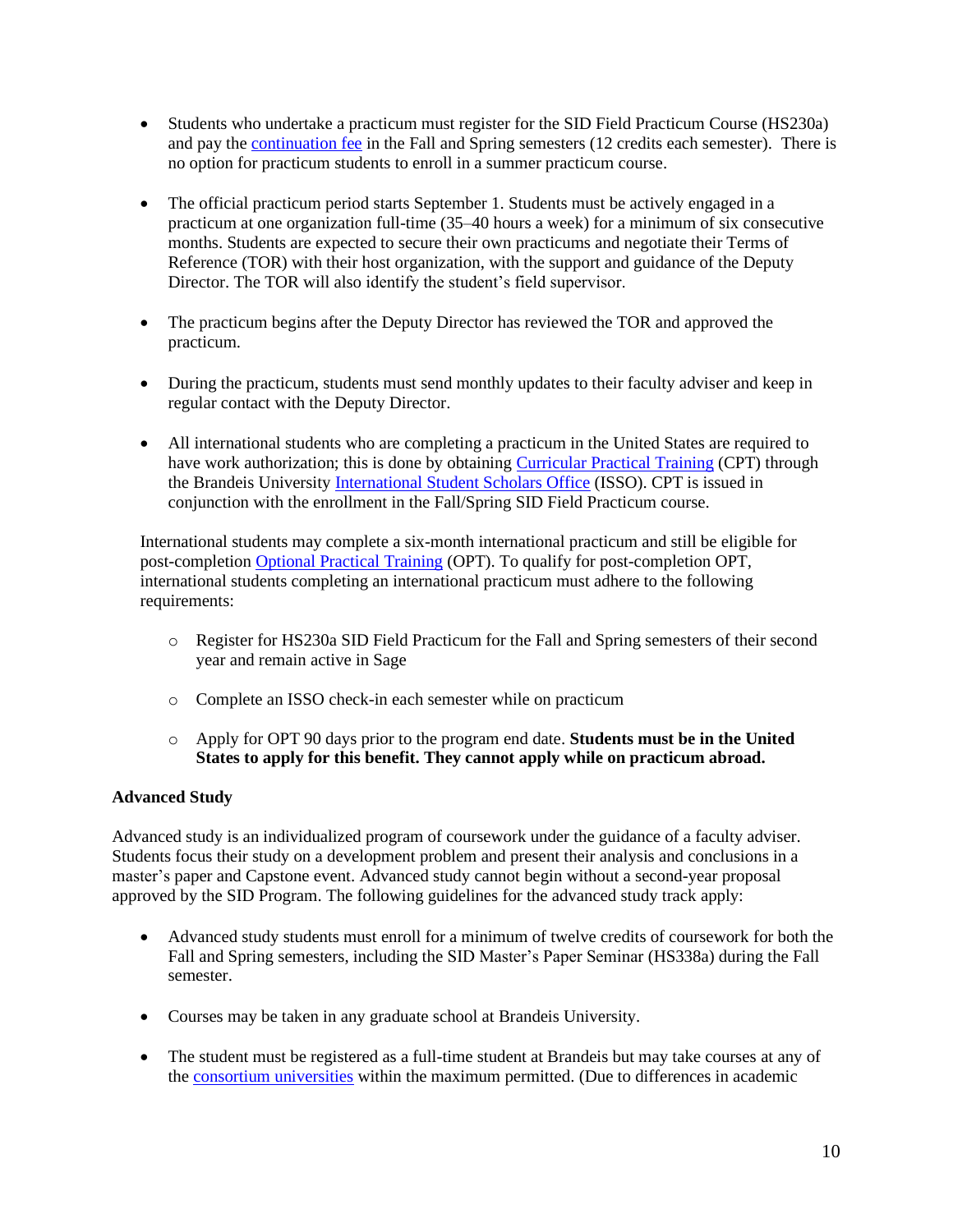calendars among the colleges in the consortium, it's not advisable for students to enroll in a crossregistered course in their final semester.)

- The student must pay tuition and other fees at Brandeis during the second year.
- The student may not pursue a second simultaneous degree.

#### <span id="page-13-0"></span>**Concentration**

Students have the option to complete a specialization in a significant sub-field of sustainable development. Depending on their concentration, students must complete a three-month practicum in the Fall or Spring semester of their second year and enroll in classes during the semester when they are not based at their practicum organization. A concentration comprises a practicum (three months, 12 credits) and a semester in residence (16 credits).

Students can choose concentrations in management, gender, or environment. Students usually complete the three-month practicum in the Fall, followed by coursework for the management, gender, or environment concentrations in the Spring. Concentration students must complete 16 credits in their concentration by the end of their second year in residence. Concentration students also write a master's paper and present their research at the Capstone event in May of the second year.

A concentration cannot be undertaken without a second-year proposal approved by the SID Program. The following guidelines for the concentration track apply:

- Students must complete a minimum of 16 credits in the topic of the concentration.
- Approved courses for the concentration are identified by the SID program, with the coursework for each student selected from the [list of approved concentration courses.](http://heller.brandeis.edu/sustainable-international-development/second-year/concentrations.html)
- Students must register for the SID Field Practicum course (HS230a) for the term in which they are completing their practicum.
- The student must be registered as a full-time student at Brandeis but may take courses at any of the [consortium](https://heller.brandeis.edu/students/courses/consortium.html) universities within the maximum permitted. (Due to differences in academic calendars among the colleges in the consortium, it's not advisable for students to enroll in a crossregistered course in their final semester.)
- The student must pay tuition to Brandeis University for any additional semesters in residence and the [continuation fee](https://heller.brandeis.edu/admissions/financial-aid/cost.html) during practicum terms.
- Students must produce a master's paper and Capstone presentation, focused on a problem within their concentration situated within the broader goals of sustainable international development.
- The student may not pursue a second simultaneous degree.
- Exceptions to this sequence will be considered on a case-by-case basis.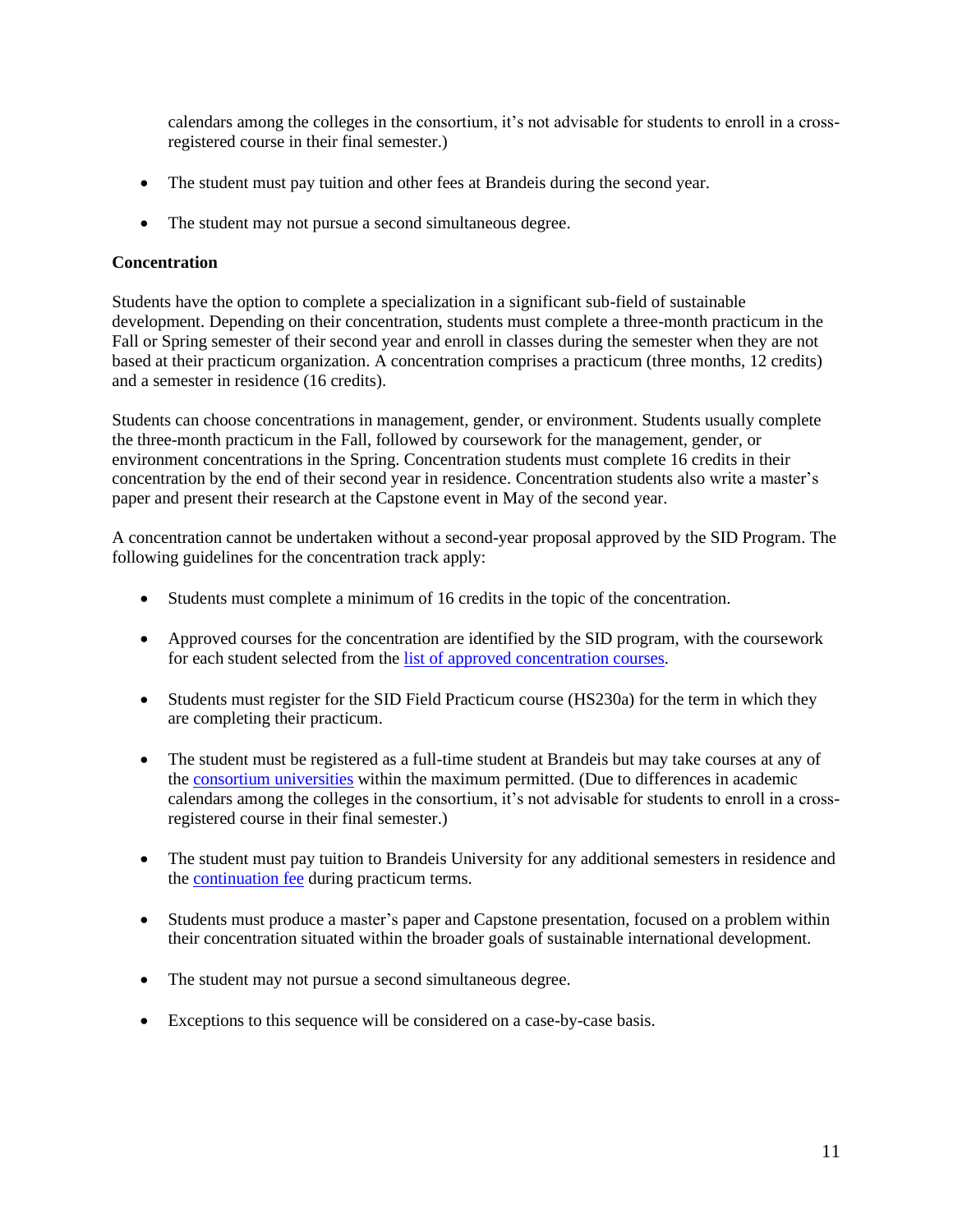#### **Advanced Study with a Concentration**

Advanced study students who choose to complete a concentration will, in their second year, complete both the Fall semester (minimum of 12 credits) and Spring semester (minimum of 16 credits) in residence, in addition to a three-month summer practicum (12 credits). The summer practicum must be completed between the student's first and second year in residence.

- Students must complete a three-month practicum and register for the SID Field Practicum course (HS230a) during the summer after completing their first year in residence.
- Students must complete a minimum of 16 credits in their concentration by the end of their second year in residence.
- Approved courses for the concentration are identified by the SID program, with the coursework for each student selected from the [list of approved concentration courses.](http://heller.brandeis.edu/sustainable-international-development/second-year/concentrations.html)
- The student must be registered as a full-time student at Brandeis but may take courses at any of the [consortium universities](https://heller.brandeis.edu/students/courses/consortium.html) within the maximum permitted. (Due to differences in academic calendars among the colleges in the consortium, it's not advisable for students to enroll in a crossregistered course in their final semester.)
- The student must pay tuition to Brandeis University for any semesters in residence and the [continuation fee](https://heller.brandeis.edu/admissions/financial-aid/cost.html) during practicum term.
- Students must produce a master's paper and Capstone presentation, focused on a problem within their concentration situated within the broader goals of sustainable international development.
- The student may not pursue a second simultaneous degree.

#### <span id="page-14-0"></span>**Alternative Practicum**

The alternative practicum combines supervised field research with course work at an SID partner university in Ghana or Brazil. This alternative offers students the opportunity to study major development challenges of the 21st century in the classroom and from a field perspective. At the University of Development Studies in Tamale, Ghana, students focus on initiatives to reduce poverty at the village level. Students completing an alternative practicum at the State University of São Paulo (UNESP) in Bauru, Brazil, focus on challenges and opportunities related to the role of digital media technologies in community development (students may audit courses at UNESP, pending the instructors' permission.) Students may also explore alternative practicums at selective partner universities in Asia.

Please note that the Alternative Practicum is not an option for students in the 2020-2021 academic year due to travel restrictions related to the COVID-19 pandemic. The university will determine when the restrictions for university-related international travel will be lifted.

#### <span id="page-14-1"></span>**Second-Year Proposal**

All SID students who are writing an SID master's paper must develop a second-year proposal in which they identify a development problem or issue to examine in depth during their second year. Depending on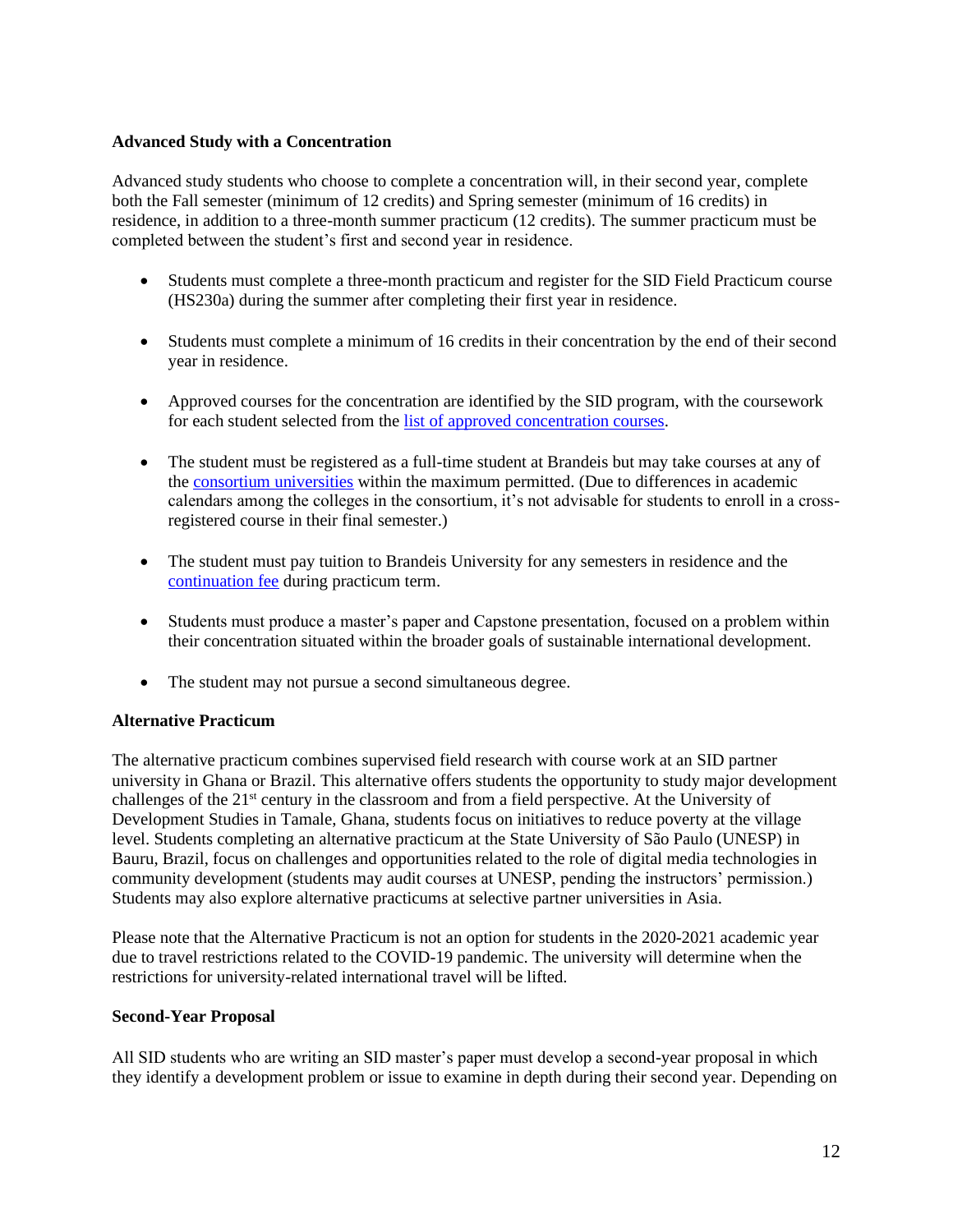their program track, they can choose from up to three paper formats (consultant's memorandum, research paper, or policy brief) to develop their topic.

The proposal serves as a preliminary basis for the student's paper as well as a starting point for the faculty adviser relationship.

Writing the second-year proposal should enable students to think through the goals of their second-year and make concrete plans, whether they are pursuing the practicum, advanced study, concentration, advanced study with a concentration track, or a dual or joint degree. Students will receive the guidelines for the second-year proposal at the end of their first year in residence.

#### <span id="page-15-0"></span>**Modification of the Second-Year Proposal**

It is the responsibility of the student, regardless of their second-year track, to notify the Deputy Director of any circumstances that will substantially alter the activities conducted under their second-year proposal. For practicum students, such circumstances may include changes to the student's involvement with the host organization or failure to fulfill the approved Terms of Reference for the practicum.

The SID program must be notified if the practicum student is at risk due to conflict, public health threats, or natural disaster. The student must then leave the area of risk. Students should consult with the SID program before leaving the post (or as soon as it is safe to do so); otherwise, the experience may not fulfill the requirements for the second year.

#### <span id="page-15-1"></span>**Final Requirements**

#### <span id="page-15-2"></span>**Master's Paper**

The end product of the second year is the master's paper. All students have the option of writing a research paper or policy brief Students who complete a practicum as part of their degree requirements also have the option of writing a consultant's report. Students will receive guidelines for the SID master's paper at the end of their first year in residence.

Students begin drafting this paper in the Fall of their second year and send draft sections of the paper to their faculty adviser for feedback. Students who do not meet the Spring deadlines for submission of the completed master's paper will not graduate in May. The SID program will defer review of papers submitted after the deadline for a possible August graduation.

#### <span id="page-15-3"></span>**Capstone**

<span id="page-15-4"></span>All students who write an SID master's paper or an MS paper are required to present at the SID Capstone event in May of their second year. The Capstone represents the culmination of the student's academic and professional work in the MA SID Program. It provides an opportunity for students to share their research findings in either a panel discussion or poster session over a two-day event. The Heller community students, faculty, and staff—as well as family and friends are invited to attend the Capstone event. All students are expected to return to campus at the end of the second year to share the results of their master's papers at the two-day Capstone event. Presentations done remotely will be accepted from students for whom a physical return to campus would pose an undue hardship. The dates of the Capstone event will be announced well in advance.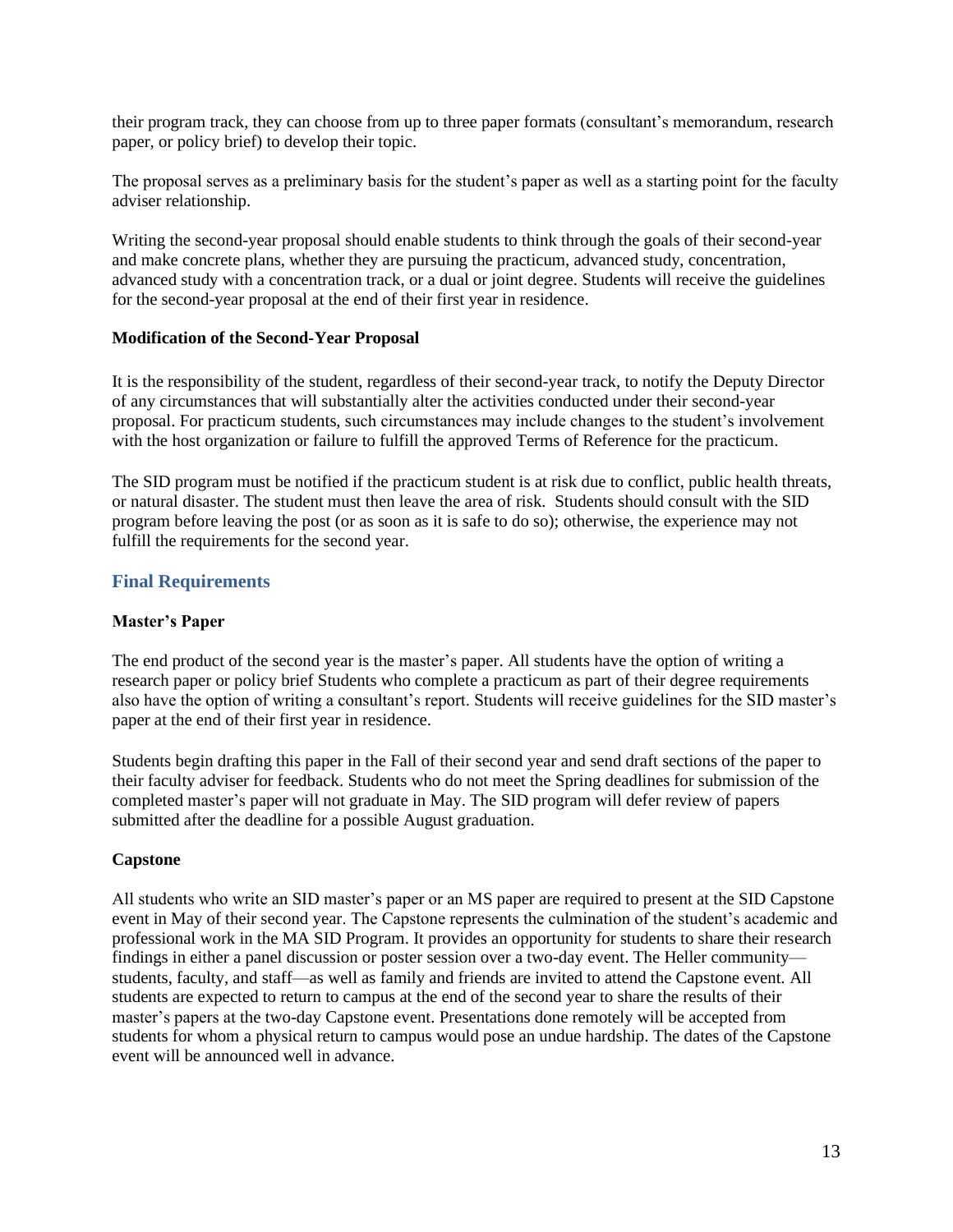# **Course Selection and Registration**

The registration and course enrollment period is long enough to allow students to "shop" for non-assigned courses and to sit in on the first session of as many courses as they wish before making a final decision. During Fall Orientation, all incoming students are required to attend the SID curriculum introduction and to meet with the program team to discuss their course selection and ILP.

Students register for SID courses on SAGE (the online registration platform). Prior to the beginning of their first semester in residence at the Heller School, students will receive curriculum materials, [SAGE](https://www.brandeis.edu/sage/pdfs/student.pdf)  [student user guide,](https://www.brandeis.edu/sage/pdfs/student.pdf) a personal identification number (SAGE ID number) needed to access the system, and notification of the deadlines by which all students must register or be administratively withdrawn from the University. First-year **SID students must register for a minimum of 16 credits per semester. Typically, no more than 20 credits per semester are allowed. Requests to go beyond 20 credits will be reviewed by program management on case-by-case basis.**

By enrolling in a course, a student is officially registering with the University for that term. When students first access the Office of the Registrar's Registration web page, they will be notified that enrolling in a course signals acceptance of the rights and responsibilities of being a Brandeis student as contained in the Master of Arts in Sustainable International Development Program Academic Policies and Procedures, [Brandeis Student Rights and Responsibilities Handbook,](http://www.brandeis.edu/studentlife/srcs/) the [University](http://www.brandeis.edu/registrar/bulletin/provisional/) Bulletin, and other University publications.

#### **Holds**

No student will be allowed to register for classes who has not completed the University's health requirements or who has outstanding financial or other obligations. "Holds" will be placed on student accounts not cleared of health requirements or financial obligations. If holds are not cleared by the last day of the course enrollment period, students will be administratively withdrawn from the University. Once a student has been administratively withdrawn from the University, they are required to reapply for admission in a subsequent semester if they wish to be reinstated.

#### <span id="page-16-0"></span>**The "Shopping" Period**

Brandeis University and the Heller School permit students to "shop" classes in fall and spring semesters before committing to take non-assigned courses. The following rules apply:

- The "shopping" period is the first session of each course.
- If students are considering registering for a course (module or full semester), **they must attend the first session**. They may choose not to take the course after attending that first session; in that case, they do not register for it.
- Students **must** prepare any required readings prior to attending the first session of a course. Readings can be found in the course syllabus, which is posted on LATTE.
- Graduate students must register for courses by the end of the second week of classes. Students should check th[e academic calendar](https://www.brandeis.edu/registrar/calendar/index.html) for the exact date each year. As of the third session of a course, students may drop the course with reason by petitioning the Assistant Dean for Academic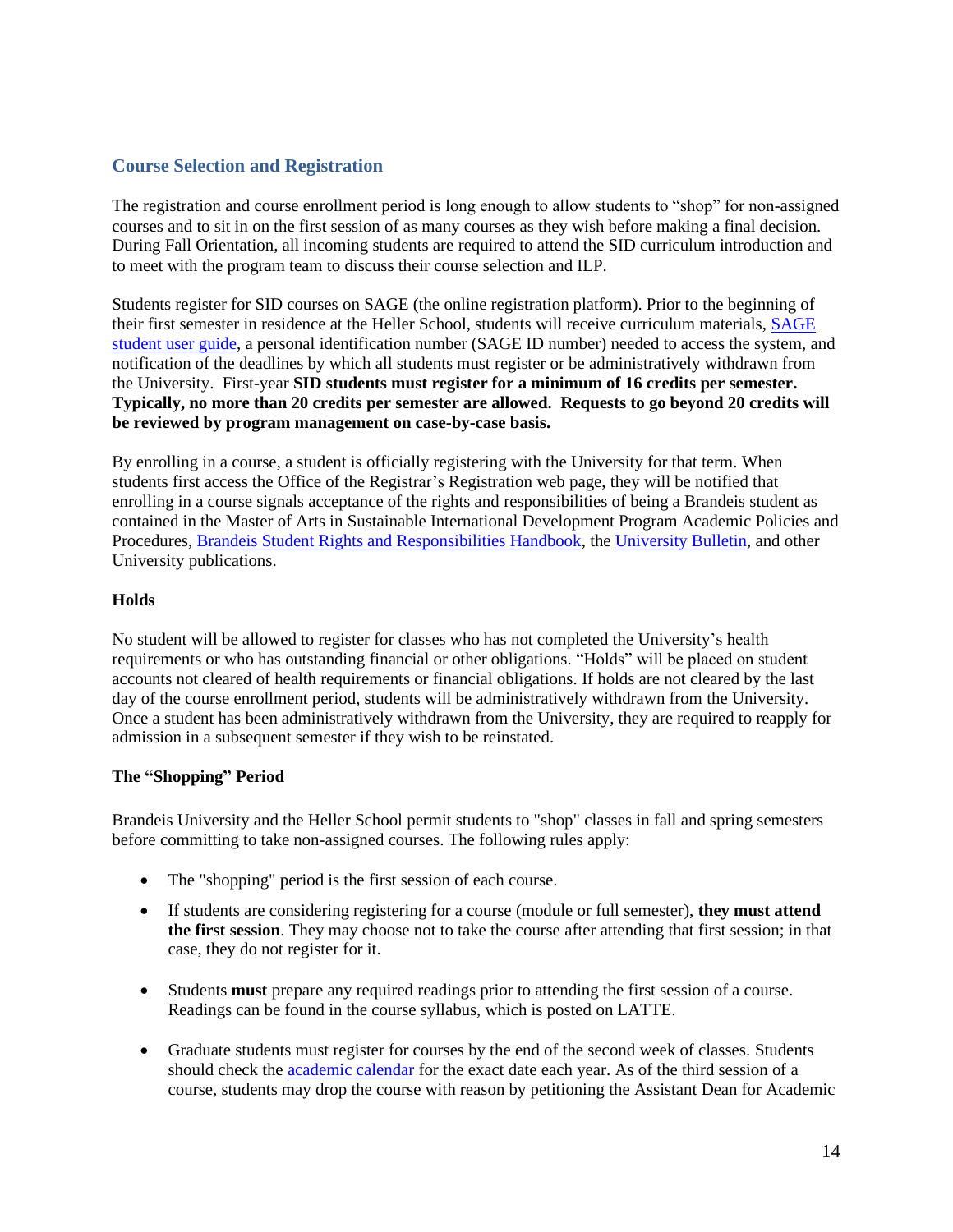and Student Services, whose signature on the [Course Change Form \(Add/Drop\)](https://www.brandeis.edu/registrar/forms/docs/forms/add_drop.pdf) is required along with that of the instructor.

Note that some courses have prerequisites, meaning that a student must have already taken a particular course or equivalent prior to enrolling. Some courses are designated "by permission of the instructor," while others, especially seminars, may cap enrollments. Students are urged to complete their registration in a timely fashion.

#### <span id="page-17-0"></span>**Request for Waiver of an Academic Requirement**

The student must contact the course instructor to request a waiver. If the instructor recommends a waiver, the Deputy Director will confirm in writing that the waiver has been granted, place a copy of the waiver in the student's file, and give a copy to the student. If the student does **not** receive a written copy, they are advised not to assume that the waiver was granted. The student must replace any waived course with another course for equal credit.

#### <span id="page-17-1"></span>**Auditing Courses**

Students may audit Heller School classes with the permission of the instructor. To have an audited course noted on their permanent record, the student must sign up for it as an audited course during the registration period and notify the professor, who will be asked at the end of the semester to certify that the student has attended class on a regular basis. A student wishing to audit a course must clarify with the instructor the terms under which the audit is approved. Students must complete an [Add/Drop/Audit form](https://heller.brandeis.edu/students/courses/pdfs/Add-Drop-Audit-Form.pdf) and submit it to the Assistant Director of Student Records and Enrollment.

# <span id="page-17-2"></span>**Graduate Courses in Other Schools at Brandeis**

Students may avail themselves of offerings at the Graduate School of Arts and Sciences and the International Business School. Graduate-level courses in anthropology, sociology, economics, history, politics, and foreign languages may be of particular interest. Students should request permission to take courses outside of SID to meet SID elective requirements by sending a written request to theDeputy Director. If approved, students will then need to seek approval from the instructor of the course. To register for these courses, students note it on their ILP and then sign up for any such courses through the normal registration process for each school.

#### <span id="page-17-3"></span>**Graduate Courses at Consortium Universities**

Brandeis University is part of a consortium consisting of Babson College, Bentley University School of Business Administration, Boston College, Boston University, Massachusetts Institute of Technology (Urban Studies), Regis College, and Tufts University (excluding the Fletcher School). The consortium allows Heller students to take courses for credit at these schools. Students may take any graduate-level course that fits into their educational goals, with the following provisos:

- Consortium schools do not allow cross-registration in some of their graduate programs or in particular courses. Students should check with the Assistant Dean for Academic and Student Services on specific courses.
- Students need the permission of the instructor to register.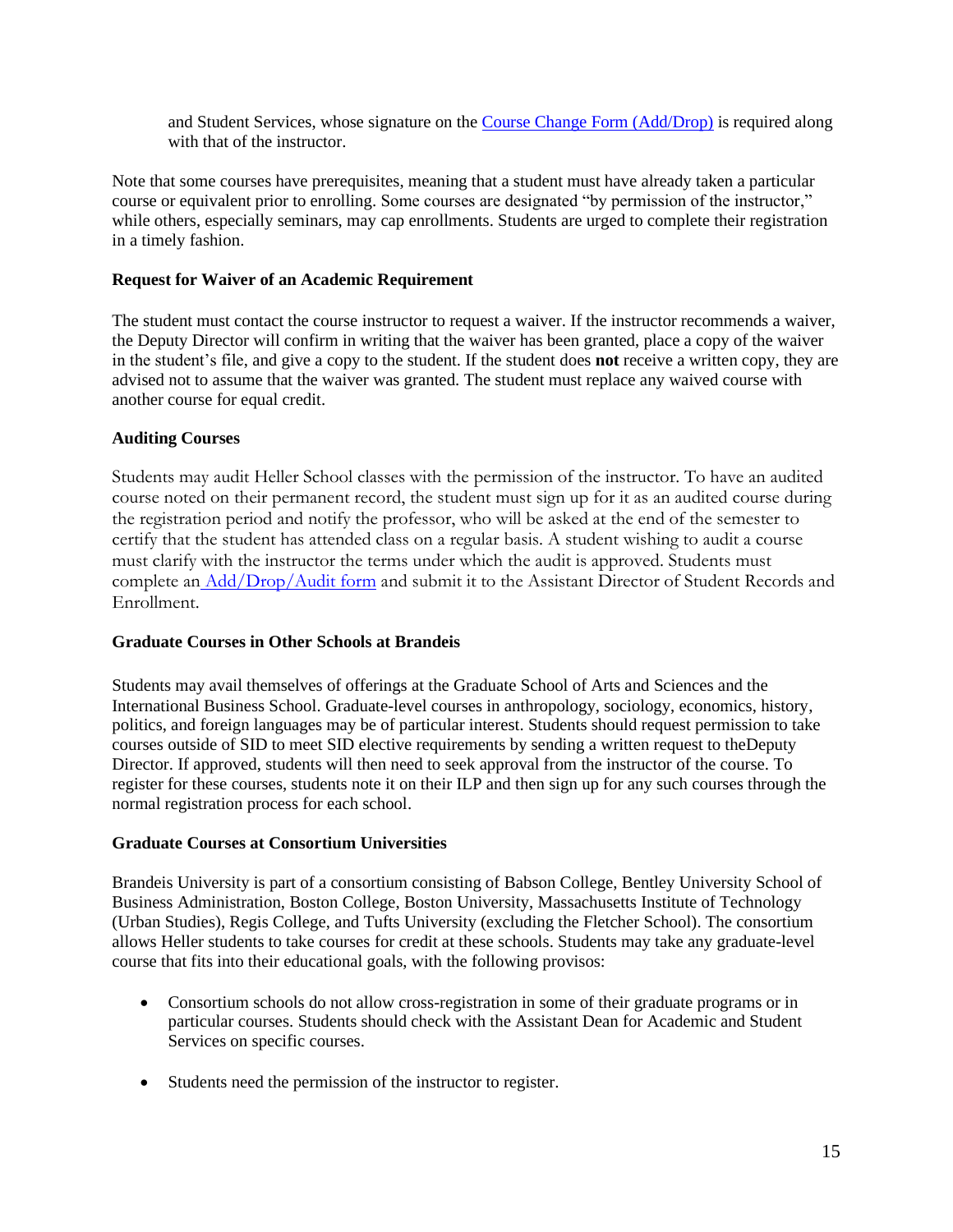- Outside courses may not be used to substitute for similar courses offered at the Heller School. If a student seeks an exception to this policy, they should first consult with the Deputy Director who will refer the case as appropriate to program leadership. If approved, the student must have a written approval placed in their official file.
- Students may take a maximum of **one course per semester** at consortium universities.
- The consortium schools have a tuition-sharing agreement. Therefore, to register for a course at one of the consortium schools during the Fall and Spring semesters, students do not pay additional tuition but must have paid all tuition due at Brandeis.

Due to differences in academic calendars among the colleges in the consortium, it is not advisable for students to enroll in a cross-registered course in their final semester.

To register for a course at a consortium university, a student must:

- 1. Complete th[e online cross-registration form](https://docs.google.com/forms/d/1NPzq248kSp72b5avoqpeMfKOjklSYaHsY1CzKjUUTgk/closedform)
- 2. Obtain approval from the instructor to take the course and a copy of the course syllabus and discuss it with the Deputy Director, who will manage the review and approval process by the SID program.
- 3. If the course is approved and the necessary signatures are obtained, the student must send the Brandeis cross-registration form to the registrar of the consortium university and have it signed.
- 4. The student must then send the completed signed form and a copy of the syllabus to the Brandeis University Registrar who will register them for the course. They should also send a copy of the form to the Assistant Dean for Academic and Student Services.
- 5. At the end of the course, the grade will be sent directly from the consortium university to the Brandeis University Registrar.

#### <span id="page-18-0"></span>**Graduate Courses in Accredited Programs at Non-Consortium Schools**

If a student wishes to take a graduate-level course outside of Brandeis in an accredited graduate program other than those in the consortium, they must request permission from the Deputy Director. Such courses would be included in the maximum limit of one non-Brandeis course each semester. Please note that there is no guarantee that a student will be able to take a course at a non-consortium university, and such decisions and the appropriate procedures will be determined on a case-by-case basis. Students will be responsible for paying tuition for the course to the non-consortium university.

#### <span id="page-18-1"></span>**Summer Courses**

Brandeis University and the Heller School offer limited summer courses. These courses require separate tuition payments. Consortium privileges do not pertain to summer courses. If a student wishes to take a course at a school other than Brandeis in the summer, they will be responsible for paying tuition to that school.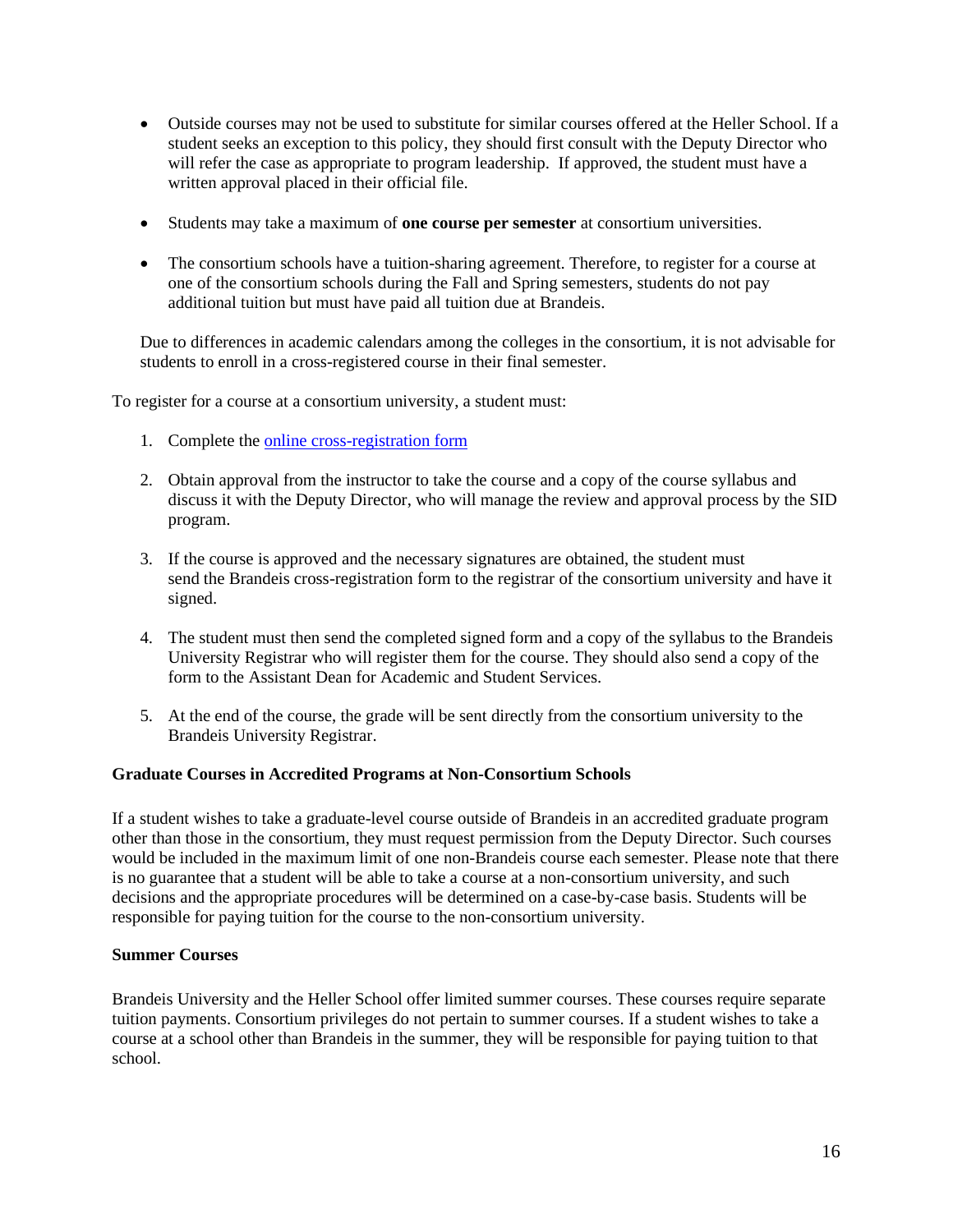#### <span id="page-19-0"></span>**Dropping and Adding Courses**

Students are allowed to add or drop courses within the online registration deadlines as stated in the [Brandeis University Academic Calendar.](https://www.brandeis.edu/registrar/calendar/fall17.html) It is the student's responsibility to find out and adhere to these deadlines. In rare cases, students are allowed to add or drop courses after the end of the online registration period. This requires permission and a written signature from the instructor. Students must submit a completed [Course Change Form](https://www.brandeis.edu/registrar/forms/docs/forms/add_drop.pdf) (Add/Drop) to the Assistant Dean of Academic and Student Affairs or the Assistant Director for Student Records and Enrollments. These procedures help to assure a smooth registration and continuity within classes.

#### **Late Withdrawal from Courses**

Students may withdraw from SID courses only for serious cause and with permission of the instructor and review by the SID program management team. If permission is granted, it is the responsibility of the student to adhere to all procedures for course withdrawal and follow up with the Assistant Dean of Academic and Student Affairs to ensure that the withdrawal appears on their record. The withdrawal policy for courses taken outside Brandeis University may not be similar to Brandeis; it is the responsibility of the student to find out and conform to that policy.

#### <span id="page-19-1"></span>**Course Attendance and Evaluation**

Regular attendance is required in all courses and required non-credit training sessions and workshops. Students must come to class having prepared all readings and assignments and be ready to share their questions and thoughts and to participate in the learning process. Students who miss class sessions may fail or be required to repeat the course at the discretion of the instructor. Students are expected to behave professionally in all Heller School classes. Instructors can establish professional guidelines and attendance policies for their courses and must include this information in the course syllabus.

#### <span id="page-19-2"></span>**Course Performance Evaluation**

Students have the right to timely, meaningful feedback regarding their performance in a course. This might include written comments on papers and exams, and personal meetings. All instructors have office hours (or are available by appointment only).

#### <span id="page-19-3"></span>**Students with Disabilities**

Students with a disability who have documentation on file at the Heller School should speak with the professor before the course begins to request an accommodation. Questions about the required documentation should be addressed to the Assistant Dean of Academic and Student Services.

#### <span id="page-19-4"></span>**Laptop Use in Classrooms**

Laptops may be used in Heller classrooms at the discretion of the course instructor. The instructor may ban them or restrict their use. In no case shall students use laptops for purposes other than taking notes or other instructor approved tasks. Surfing the web, email, and text messaging are not permitted under any circumstances and are a breach of professional conduct.

<span id="page-19-5"></span>Students are not permitted to use laptops during exams unless the instructor deems them integral to the taking of the exam. Cell phones and personal digital assistants (PDAs) must be silenced during all classes and may not be used during exams.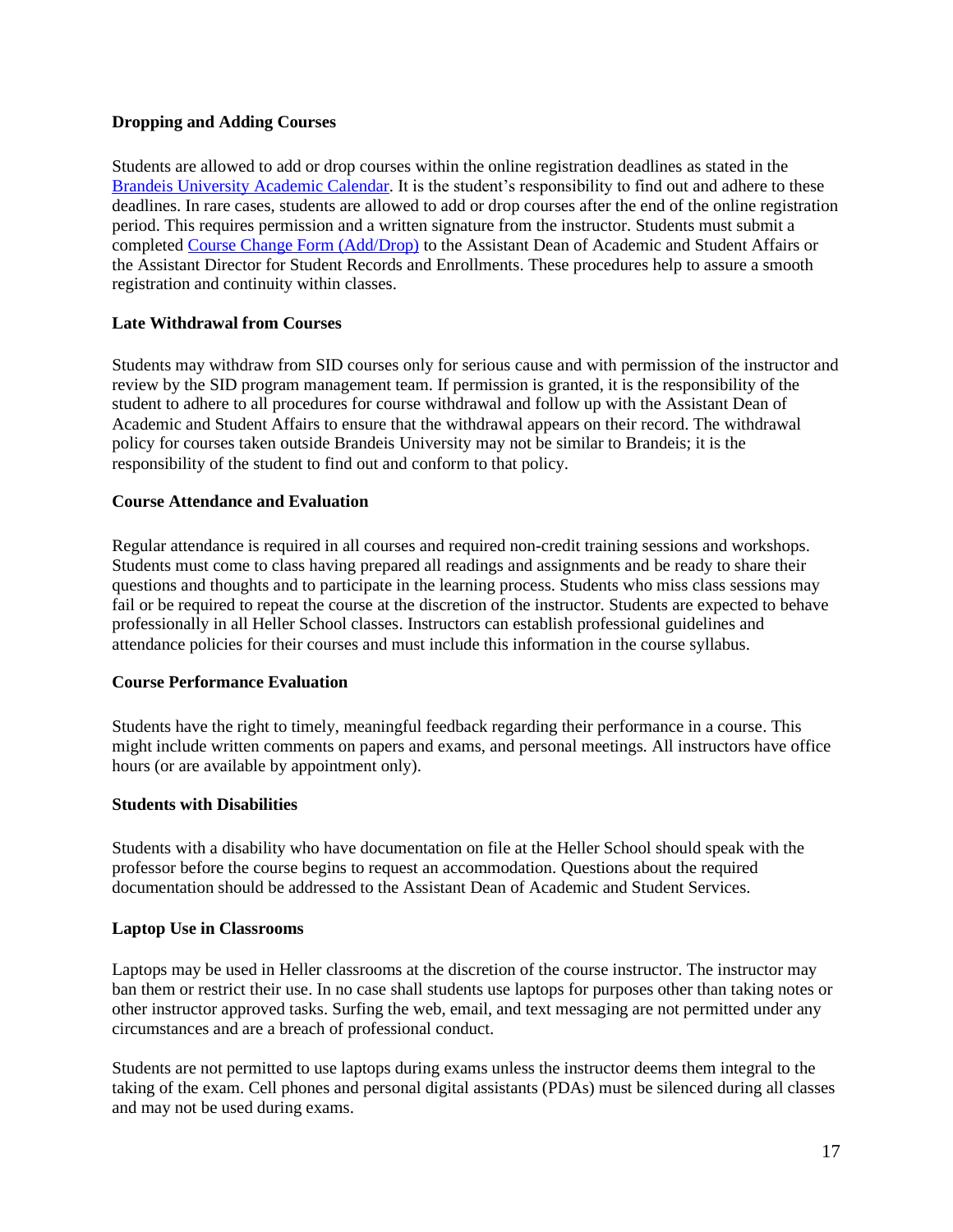# **Academic Performance and Integrity**

#### <span id="page-20-0"></span>**Course Grades**

Graduate students are expected to maintain records of distinction in all courses. Letter grades are used for most graduate-level courses. Student can retrieve their course grades via the web site. The student's SAGE ID number is required.

**Any letter grade below B minus (B-) is considered unsatisfactory and will not be counted toward credit for degree requirement.** However, for master's programs in which students are in residence for four semesters or more, students may receive a grade of C plus (C+) in two courses throughout their program and still earn graduate degree credit for such courses. Only one C+ may be in a required course. If students are in residence for two or three semesters, a student may receive only one grade of  $C+$  in a non-required course throughout their program and still earn graduate degree credit.

A student who receives an unsatisfactory grade may repeat the same course at the discretion of the instructor.

#### <span id="page-20-1"></span>**Grading Grievance Procedure/Grade Appeal Process**

All Heller course instructors will make independent decisions about their grading process in accordance with academic standards and norms as established by the Heller School. However, any student who feels they have been graded incorrectly or unfairly in a course taken for credit may take the following steps:

- 1. The student should contact the instructor to set up a meeting within 10 business days after the grade in question is made available.
- 2. If such a meeting results in a mutually acceptable solution, the grade will be maintained or adjusted accordingly.
- 3. If the meeting does not result in a mutually acceptable solution and the student wishes to appeal further, the student should submit a written statement, specifying the nature of the complaint and the remedy desired, to the Program Director within 10 business days of the meeting.
- 4. The Program Director or her designee will take into account all evidence presented by the student and will seek to resolve the matter as soon as possible, normally within 10 business days, from submission of the complaint.
- 5. Final disposition of the appeal will be in writing to all parties involved. The decision of the Program Director or her designee is final.

At each level, the agreed upon resolution or decision should be in writing. Each party should retain a copy and the original decision should be forwarded to the Assistant Dean for Academic and Student Services, for placement in the student's academic record.

#### <span id="page-20-2"></span>**Incompletes**

Students are expected to complete all requirements for a course by the end of the semester in which it is offered. If a student encounters exceptional circumstances during a semester that prevent the completion of coursework, they may ask an instructor to give an Excused Incomplete (EI). Instructors are not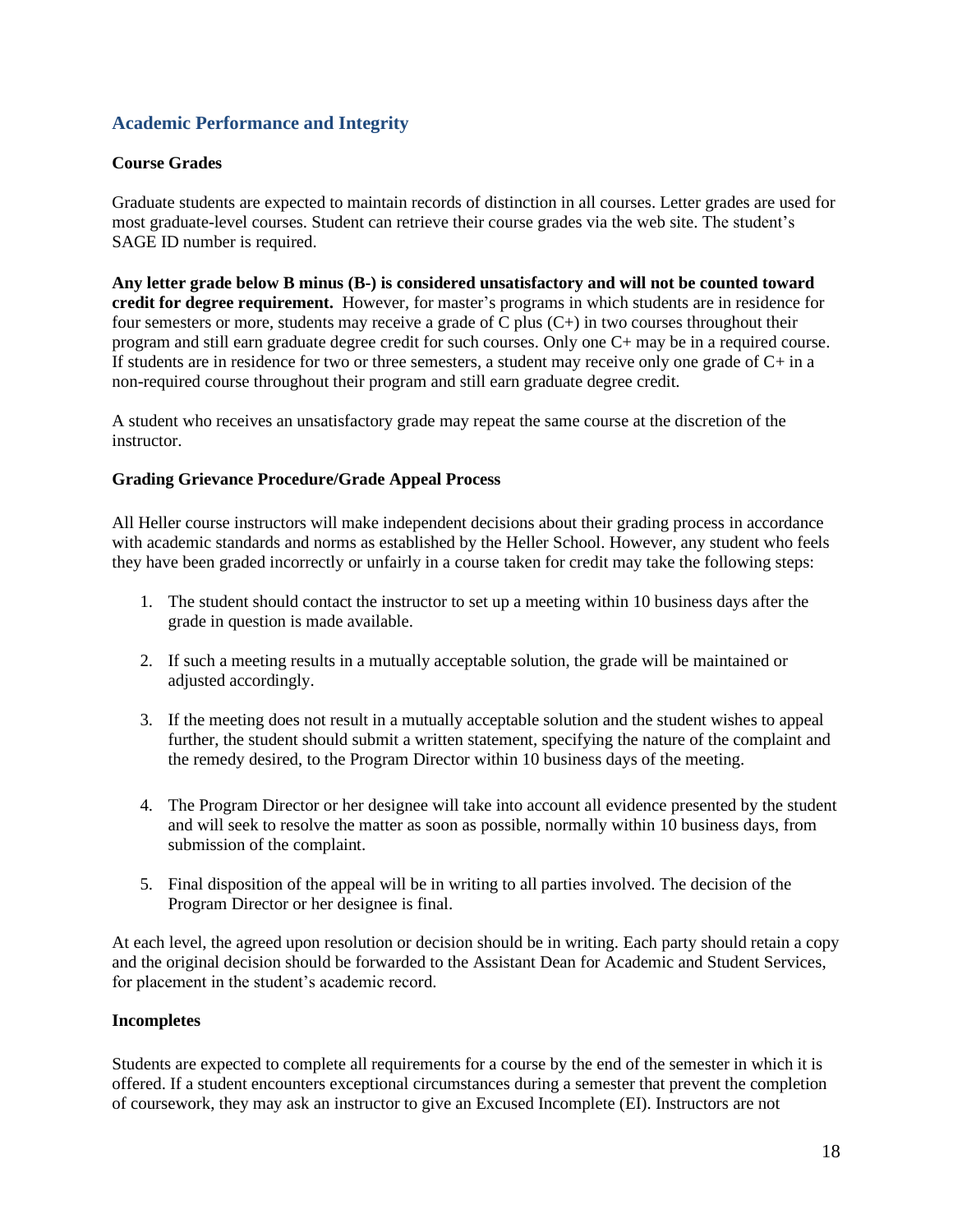required to give incompletes, so students should check in advance to determine if their reason for not completing requirements on time is acceptable. If an instructor agrees to give an EI, the student must work out an agreement with the instructor as to when the remaining work needed to pass the course will be submitted. The instructor may also set a date for completion of the work earlier than the maximum time allowed by the University (see below). The instructor will change the Incomplete to a letter upon the student's satisfactory completion of all requirements.

*Students are urged to complete courses on time. Students who fail to submit any course assignment and who do not request and obtain an EI from the instructor are not automatically entitled to an incomplete and may fail the course. Students should note that having an incomplete may prevent them from starting the second year or from graduating.*

If a student is granted an excused incomplete, they are subject to the following:

- The Assistant Dean for Academic and Student Affairs and will notify the Deputy Director of all incomplete coursework. The student must **initiate and maintain contact with the instructor(s) about the incomplete(s).**
- In order for students to finish all excused incompletes by the deadlines for the submission of grades established by Brandeis University, it is the responsibility of the student to work out a timeline with the instructor. The timeline must allow the instructor sufficient time to review the outstanding assignments and submit a grade.
- Extensions for incompletes may be granted only for exceptional circumstances, such as serious illness or a documented disability.
- If a student has an incomplete after the regular or extended university deadline, the EI will automatically become a Permanent Incomplete (I) on the student's transcript.
- A student who takes three or more excused incompletes and fails to complete them within the stipulated deadlines may be asked to leave the program.

# <span id="page-21-0"></span>**Evaluation of Courses by Students**

Students evaluate every course taken at Brandeis University by filling out a standard online evaluation form with questions about the instructor and the course content. Evaluations are submitted anonymously. Instructors are not shown the students' course evaluations until after all grades have been posted.

# <span id="page-21-1"></span>**Review of Student's Academic Performance**

Brandeis University reserves the right to sever ties with students whose academic performance does not meet the program's academic requirements. If the SID program determines that the student is not making sufficient progress toward the degree, the Program Director will appoint a faculty Academic Review Committee (ARC). Once the ARC has been established, it will review relevant information, including transcripts and communications with the student's professors, adviser(s), and others. The student will be informed in writing that the ARC has been formed and that the review is taking place. Early in the process, the student will be asked to meet with the committee. Upon review of information, the ARC will make a written recommendation to the program director for remedial action or withdrawal. If the program director accepts an ARC recommendation for withdrawal from the degree program, the program director will forward that decision to the dean. The student will be notified of the decision in writing in a timely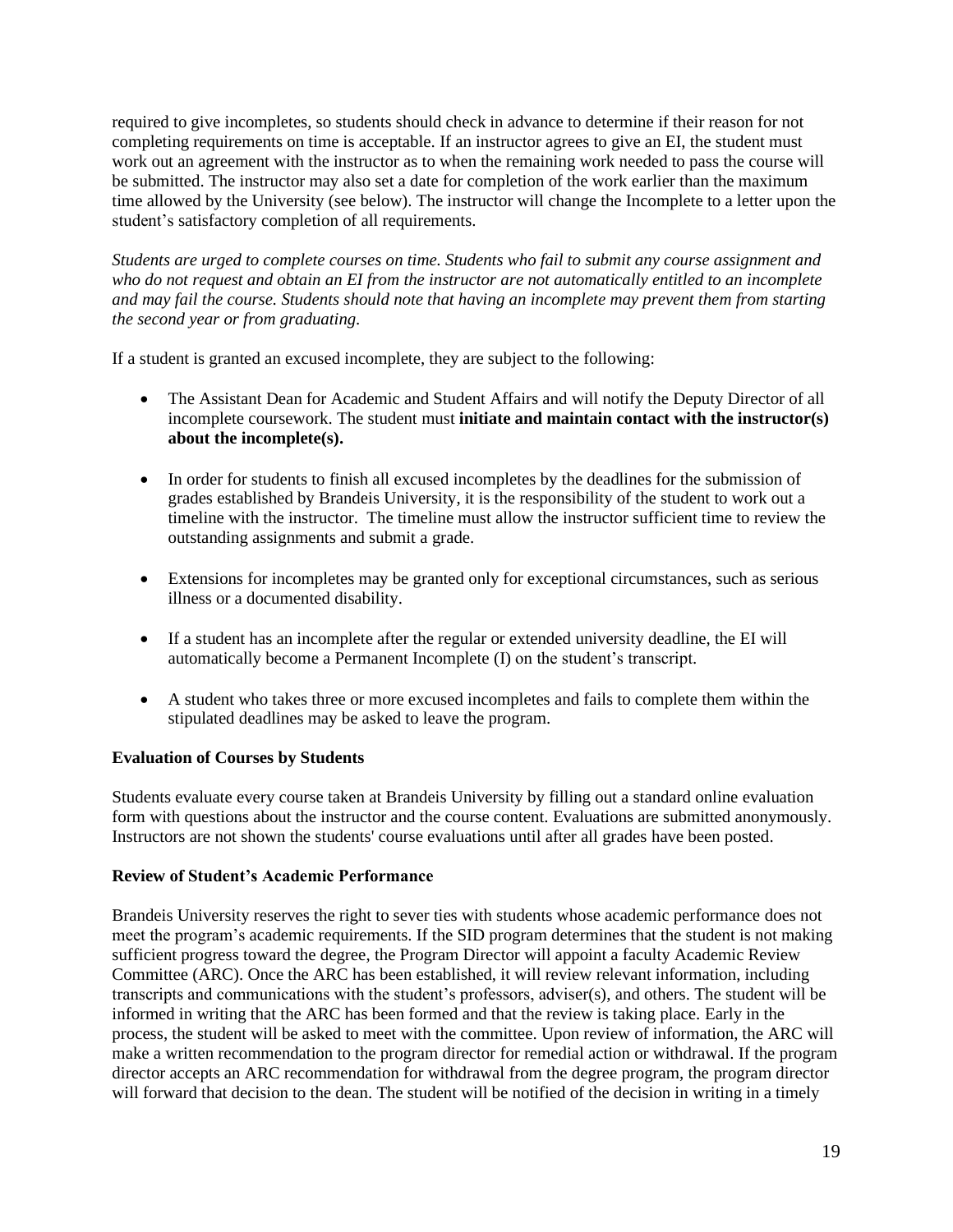manner and will have the opportunity to submit a written appeal within 10 business days. The student may also request to meet with the Program Director to present their case in person after submitting the written appeal. The Program Director, Dean, and others, as appropriate, will review the appeal for merit and determine if the decision will remain in force or be adjusted.

#### <span id="page-22-0"></span>**Academic Integrity**

Academic integrity is central to the mission of Brandeis University and The Heller School. Every member of the University community is expected to maintain the highest standards of academic honesty. All syllabi have clear Heller template statements of the course's academic integrity policy. As part of being a Heller student, students are expected to maintain proper professional relationships with faculty, staff, and other students at all times. Unprofessional conduct may result in disciplinary action.

A student shall not receive credit for work that is not the product of the student's own effort. Students should carefully review the proper use of quotations when drafting any paper to avoid even inadvertent plagiarism, since an unintentional offense is not an excuse for plagiarism (see<https://www.brandeis.edu/studentlife/srcs/academicintegrity/index.html> for more information).

Professors and Program Directors are responsible for managing academic integrity in their classes and within a program. The Faculty, as student advisers, are responsible for emphasizing the importance of academic integrity with their advisees at the start of each course and through the semester, as appropriate. Suspected breech of the policies and procedures are reviewed and adjudicated as follows:

- I. The Professor investigates whether this is a first occurrence for each student (within and across programs), by informing:
	- a. The Program Director (who documents and confirms frequency for the program)
	- b. The Program Director in turn informs The Assistant Dean of Academic and Student Services (AD), who confirms frequency across programs for Heller and provides this information to the Program Director. The AD coordinates the Heller School's academic integrity practice and enters and maintains a central file of reported cases, which is available for review by Heller Deans, Program Directors, and Associate/Assistant Program Directors.
- II. If the report is a first allegation of plagiarism:
	- a. It may be treated as an educational opportunity.
	- b. Once confirmed that this is a first occurrence, the Professor informs the student to understand the case, and jointly reviews this policy, then
		- Informs the student of subsequent required actions, including for example resubmitting relevant assignments or tests by defined time point.
		- Discusses the consequences of missing the deadline for resubmissions, including the option to report the case to the Program Director, which may result in informing the [Brandeis University Department of Student Rights and Community](https://www.brandeis.edu/studentlife/srcs/)  [Standards.](https://www.brandeis.edu/studentlife/srcs/)
		- Explains the consequences if there are any additional cases (see below)
	- c. The Program Director also meets with the student and reinforces the guidance provided by the faculty member.
	- d. The Professor or Program Director informs the AD and summarizes the case and required actions.
- III. If the report is a subsequent allegation within a given Program:
	- a. The Professor or Program Director informs the student that the case is being formally reported.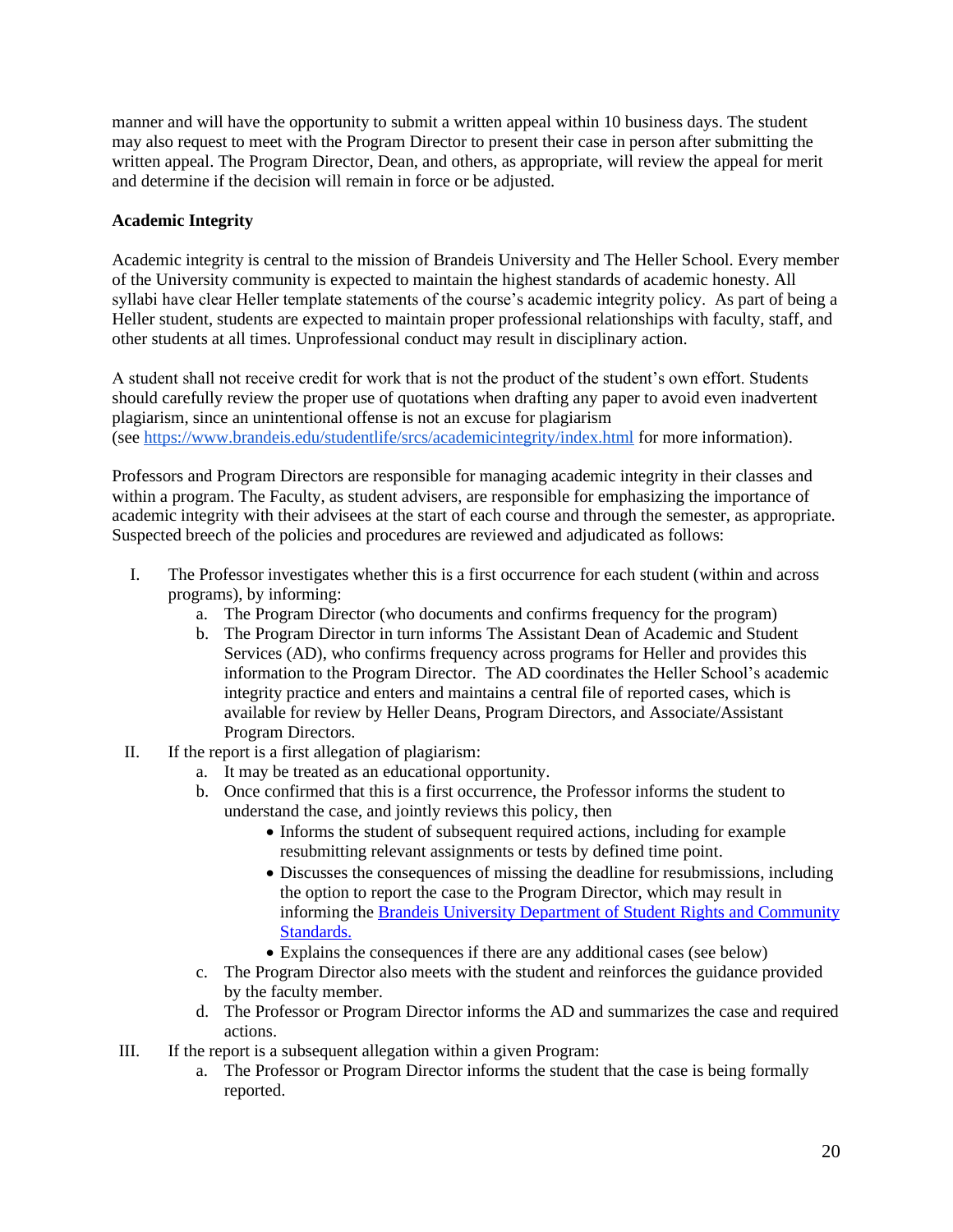- b. The AD is informed and updated to assure that all cases are treated equitably and consistently across programs. The AD determines if this is a subsequent allegation across different programs.
	- The AD completes the relevant form in the Brandeis University Department of Student Rights and Community Standards. The AD refers the case to the [Brandeis University Department of Student Rights and Community Standards](https://www.brandeis.edu/studentlife/srcs/) and informs the Professor and Program Director of its status.
	- Any decision by the AD not to refer the case to the Brandeis University Department of Student Rights and Community Standards should be done after consultation with the Program Director. If there is a disagreement between the Program Director and the AD on the appropriate course of action, then a report outlining the facts will be submitted to the Associate Dean for Academics who will make the final determination on how to proceed

#### **NOTE: Student Judicial System**

The University establishes standards of student behavior and reserves the right to suspend or permanently dismiss students whose conduct warrants such action. These standards apply to all Heller students. The University will give due notice and, if requested, a hearing before the appropriate body. The Department of Student Development and Judicial Education administers the student judicial system. Standards, policies, and procedures are published in the Student Rights and Responsibilities Handbook, published by the Division of Student Life.

# <span id="page-23-0"></span>**Course Records**

#### <span id="page-23-1"></span>**Course Records and Enrollment**

The Assistant Dean for Academic and Student Services will maintain complete records of courses taken, evaluations, special arrangements, exceptions, and permissions. If a student receives any academic exceptions, permissions, or waivers, it is the student's responsibility to ensure that a written copy goes into their official file. The SID program audits each student's official file on a regular basis to determine eligibility to move to the second year and to graduate.

#### <span id="page-23-2"></span>**Brandeis University Records Policy**

Brandeis University informs students annually of the [Family Educational Rights and Privacy Act](https://www2.ed.gov/policy/gen/guid/fpco/ferpa/index.html) (FERPA) of 1974, as amended. This act, with which the University fully complies, was designed to protect the privacy of educational records and provide guidelines for the correction of inaccurate or misleading data through informal and formal hearings. Students have the right to file complaints with the FERPA Office concerning alleged failures by the University to comply with the Act. University policy explains in detail the procedures it uses for compliance with the provisions of the Act. Questions concerning the Family Educational Rights and Privacy Act may be referred to the Office of the University Registrar. More information, including the detailed policy, can be found at: http://www.brandeis.edu/registrar/bulletin/EducRecordsPolicy.html

#### <span id="page-23-3"></span>**Transcripts**

Current and former students who have a valid UNet ID and password can order their official transcript using the transcript-ordering page in Sage. Further information on how to order official transcripts can be found at: https://www.brandeis.edu/registrar/transcript/ptranscript.html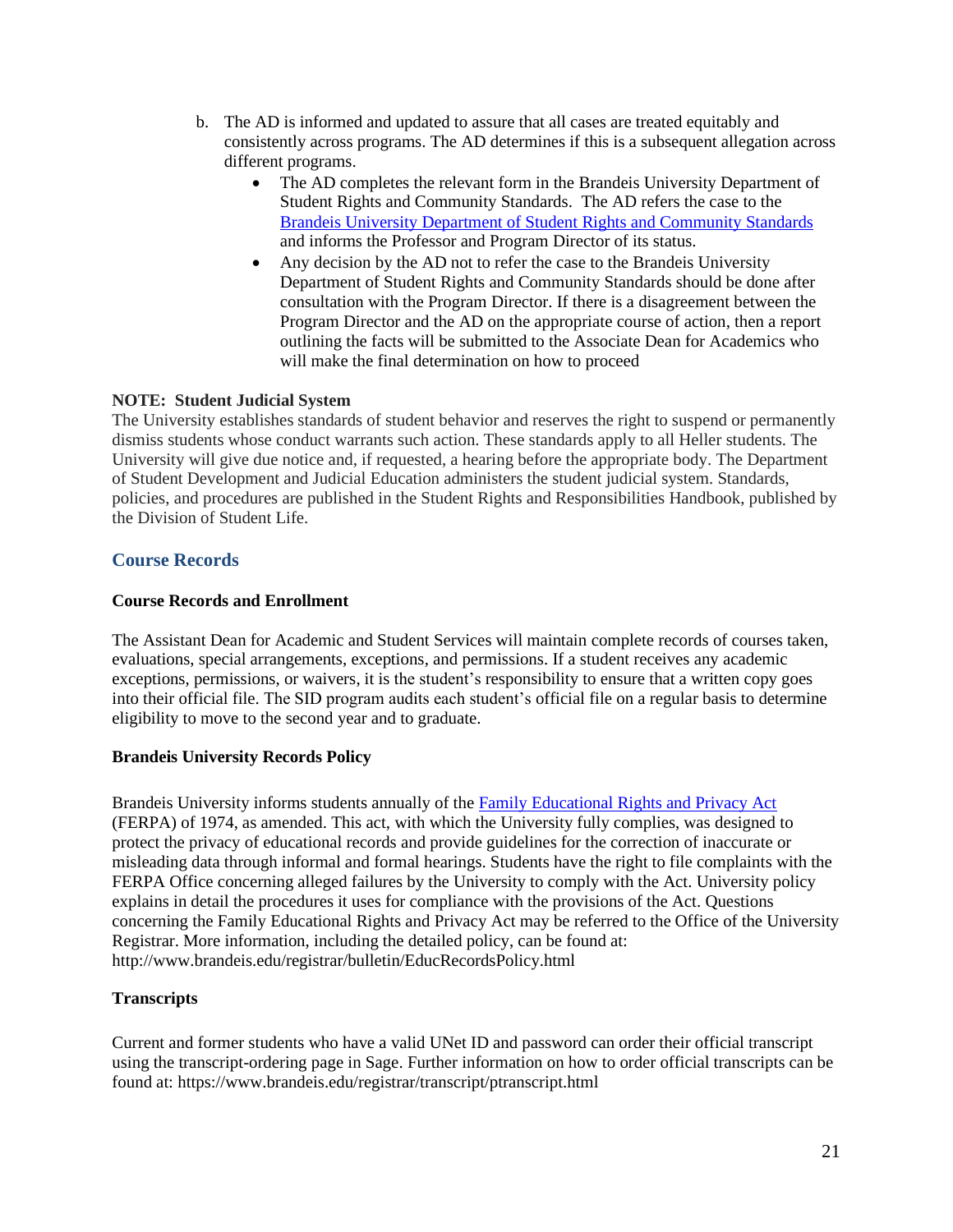Students without an active UNet account should request transcripts through the Office of the University Registrar at: [http://www.brandeis.edu/registrar.](http://www.brandeis.edu/registrar)

#### <span id="page-24-0"></span>**Leaves of Absence and Withdrawals**

#### <span id="page-24-1"></span>**Program Time Limit**

A student must complete all the requirements for the SID degree within five years of matriculation (i.e. the year they start the program).

#### <span id="page-24-2"></span>**Leave of Absence**

Students in good academic standing may petition for a leave of absence from their studies by sending a written request to the Assistant Dean of Academic and Student Services. A leave of absence must be approved by the Program Director. *Students who take leaves of absence are not guaranteed tuition remission or other forms of financial aid when they return.* Further information about Leaves of Absence can be found at: https://www.brandeis.edu/advising/policies/loa.html

#### <span id="page-24-3"></span>**Voluntary Withdrawal**

Students who wish to withdraw voluntarily from the Heller School during a semester must request so in writing to the Program Director, copied to the Deputy Director and the Assistant Dean of Academic and Student Services, on or before the last day of instruction in the term. Failure to comply may subject the student to involuntary withdrawal, refusal of readmission, cancellation of eligibility to receive an official transcript, and loss of eligibility for refunds.

#### <span id="page-24-4"></span>**Administrative Withdrawal**

Students who do not comply with registration procedures, medical documentation requirements, and financial obligations are subject to administrative withdrawal from the University. Any SID student receiving notification of impending administrative withdrawal should immediately contact the Assistant Dean for Academic and Student Services, who will inform the SID program.

#### <span id="page-24-5"></span>**Student Conduct**

#### **Student Conduct and Student Judicial System**

As part of their training in the field of development, students are expected to maintain proper professional relationships with faculty, staff, and other students at all times. Unprofessional conduct may result in disciplinary action.

The University establishes standards of student behavior and reserves the right to suspend or permanently dismiss students whose conduct warrants such action. The University will give due notice and, if requested, a hearing before the appropriate body. The Department of Student Rights and Community Standards administers the [Student Conduct Process.](http://www.brandeis.edu/studentlife/srcs/) Standards, policies, and procedures are described in the document on Rights and Responsibilities.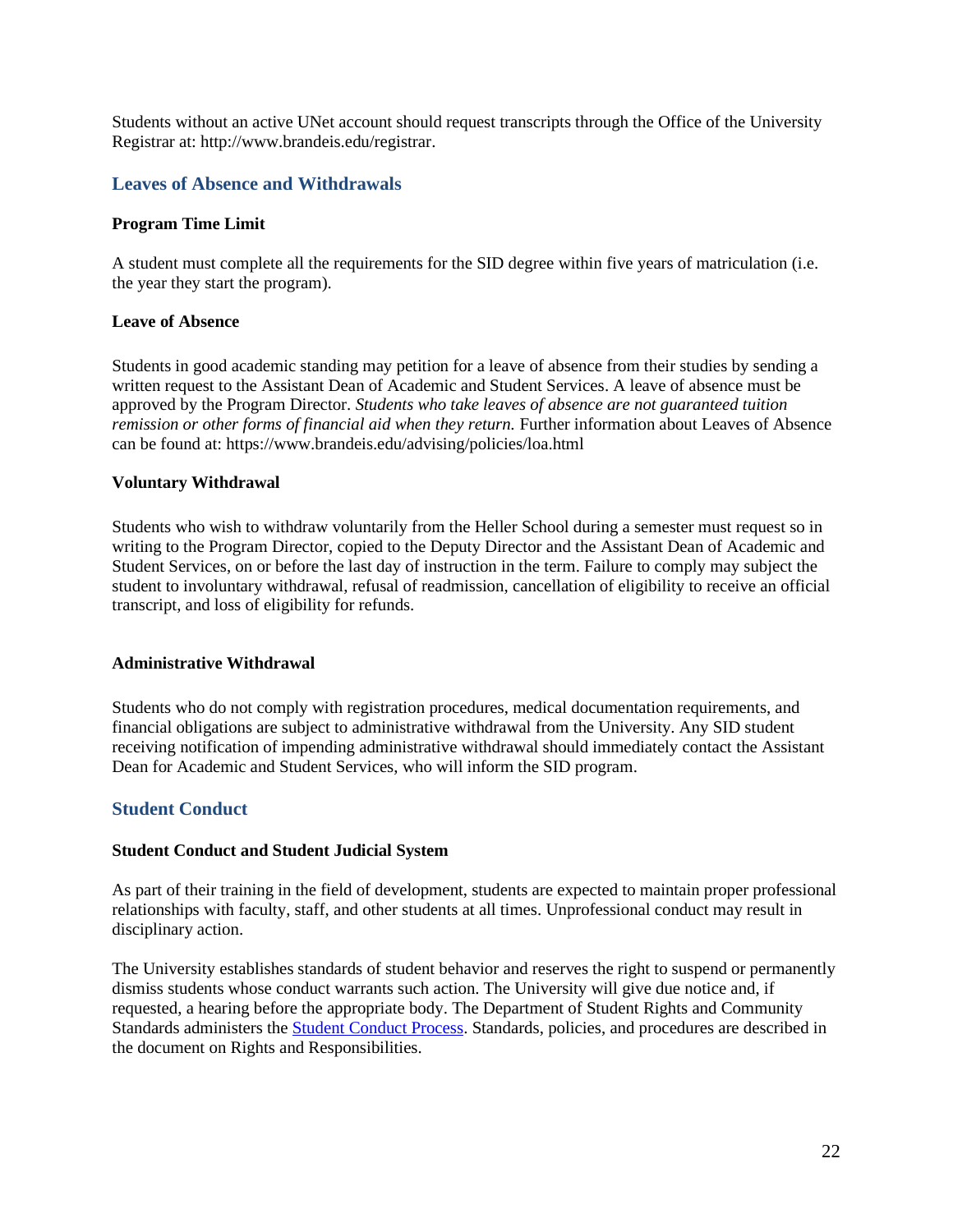#### **Policy on Sexual Harassment**

The University will not tolerate the following behaviors that endanger the health, safety, or welfare of any person, on or off campus. Owing to the seriousness of any integrity or personal rights accusations and accompanying issues that may impact the Brandeis community, any student accused of being involved in such an incident may be subject to campus restriction, emergency suspension, or other University Action as soon as the accusation is known to University administrators and pending the outcome of any formal or informal adjudication.

**Sexual Harassment:** Sexual harassment may be sex or gender based and occurs when the behavior is directed at someone because of their actual or perceived sex or gender or the behavior is sexual in nature. Sexual harassment creates a hostile environment when conduct is severe, pervasive or persistent so as to cause a discriminatory effect. Depending on the circumstances, conduct which may constitute sexual harassment includes, but is not limited to:

- Unwelcome sexual conduct toward an individual, including offensive comments, touching, or sexual propositions.
- Threats or insinuations that a person's employment, academic standing, grade, assignments, or other conditions of employment or academic life may be adversely affected by not submitting to sexual advances.
- Leering, making sexual gestures, touching, patting, pinching, rubbing, or impeding or blocking movements, or displaying sexually suggestive objects, pictures, cartoons, or posters or sending suggestive or obscene letters, emails, notes, invitations, or gifts.
- Making or using derogatory comments, epithets, slurs, or jokes with sexual content.
- Persistent unsolicited and unwelcome invitations, of an implied or explicit nature, for dates or other encounters, or pressure to engage in sexual activity.
- Persistent inappropriate and unwelcome questions asked about another's personal life.
- Comments to, or about, any individual or about their appearance that are sexually graphic or would otherwise tend to be considered degrading.
- Displaying, sending, forwarding, downloading, or otherwise distributing sexual materials via technology, including but not limited to email and the Internet, is allowed only with both the explicit consent of any person whose image, voice, or name may appear therein *and* the explicit consent of the recipient.

(This section is an excerpt from 2018-2019 Rights and Responsibilities document. For an extensive review of the University's sexual misconduct policy, please see: [http://www.brandeis.edu/studentlife/srcs/rightsresponsibilities/2018-2019-rr.pdf\)](http://www.brandeis.edu/studentlife/srcs/rightsresponsibilities/2018-2019-rr.pdf)

# <span id="page-25-0"></span>**Tuition Bills and Payments**

Students, who have not paid the semester tuition and fees, whether or not they have been billed, may not register for courses. If a student has not received a bill or has a problem, they should speak to the [Office](http://www.brandeis.edu/student-financial-services/)  [of Student Financial Services.](http://www.brandeis.edu/student-financial-services/) It is the student's responsibility to pay their tuition in a timely manner, even if no bill has been received. Students should refer to tuition payment guidelines, deadlines for fall and spring semester payments, and other information as issued by the university's [Office of the Registrar.](http://www.brandeis.edu/registrar/bulletin/provisional/college/tuition.html)

If a full-time student is receiving a full or partial Brandeis tuition scholarship, this scholarship will be divided in half and deducted from the tuition and fees for the Fall and Spring semesters. This will be reflected on the tuition bill. If a student is receiving third party sponsorship (e.g., Fulbright or Open Society Foundation), it is the student's responsibility to make sure the sponsor will meet the payment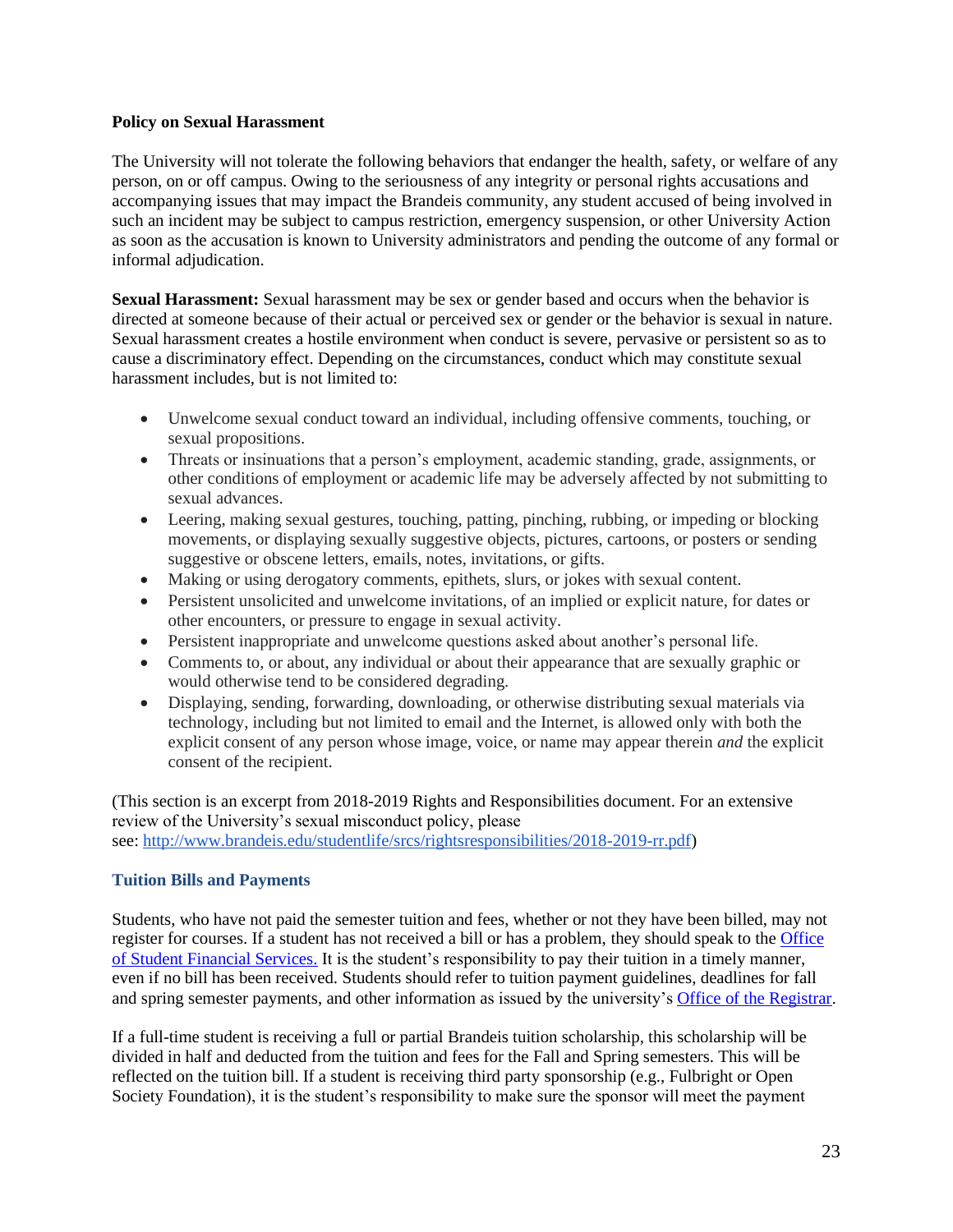deadlines. The student is responsible for any outstanding balances. All stipends are considered to be taxable income under U.S. Internal Revenue Code and it is the obligation of Brandeis University to deduct these taxes from the students' stipend checks. It is the responsibility of the student to complete a tax treaty form, if applicable, and file U.S. tax forms. Students should check with the [Office of Student](http://www.brandeis.edu/offices/sfs/)  [Financial Services,](http://www.brandeis.edu/offices/sfs/) the [International Students and Scholars Office](https://www.brandeis.edu/isso/) (ISSO), and Heller Student Services for information on tax requirements.

Any student with outstanding financial obligations will be denied the privileges of attending classes and using university facilities. Every student must satisfy their financial obligations in full to the university in order to receive certification of graduation. Official transcripts and certifications will be withheld until financial obligations to the university have been discharged.

Failure to discharge financial obligations includes, but is not limited to, an overdue balance with the university or the delinquency of a borrower in repaying a loan administered by the [Office of Student](http://heller.brandeis.edu/students/)  [Financial Services.](http://heller.brandeis.edu/students/)

A student who defaults in the payment of indebtedness to the university shall be subject to suspension, dismissal, and refusal of a transfer of credits or issuance of an official transcript. In addition, the university may refer the debt to an outside collection agency. The student is responsible for costs associated with the collection of the debt.

# **Graduation**

A student who has completed all requirements for the Degree of Master of Arts in Sustainable International Development and who has met all other obligations, financial and otherwise, to Brandeis University, is approved by the SID Program Committee and recommended to the Dean and faculty of the Heller School for the award of the degree. Following approval by the Heller School faculty, the recommendation is submitted to the University faculty and to Brandeis University's Board of Trustees for final approval.

Each May, Brandeis University holds its commencement exercises. The May commencement includes all students who were awarded degrees the previous August or February, or who will be awarded their degrees in May. Students who have graduated any of these times are eligible to march in the Heller commencement and the University commencement. Students who have not completed all requirements for the SID degree are welcome to attend commencement but are not permitted to walk in either the Heller or Brandeis commencement ceremonies. The Heller School commencement starts at 8:00 AM and is followed by the Brandeis University commencement at 10:30 AM.

It is University policy that all graduate students participating in commencement exercises must wear regalia (cap and gown), as provided by the University. At the present time, there is no charge for regalia. In February, students intending to graduate in May must submit an [Intent to Graduate](https://www.brandeis.edu/registrar/forms/graddegree.html) form and will indicate on the form if they are planning to march in the ceremony.

In regards to graduation, students should note the following:

- Students must complete all academic requirements prior to SID Program and University deadlines in order to graduate.
- Students are responsible to discharge all financial obligations to the University. The Assistant Dean for Academic and Student Services will announce the specific date by which this must be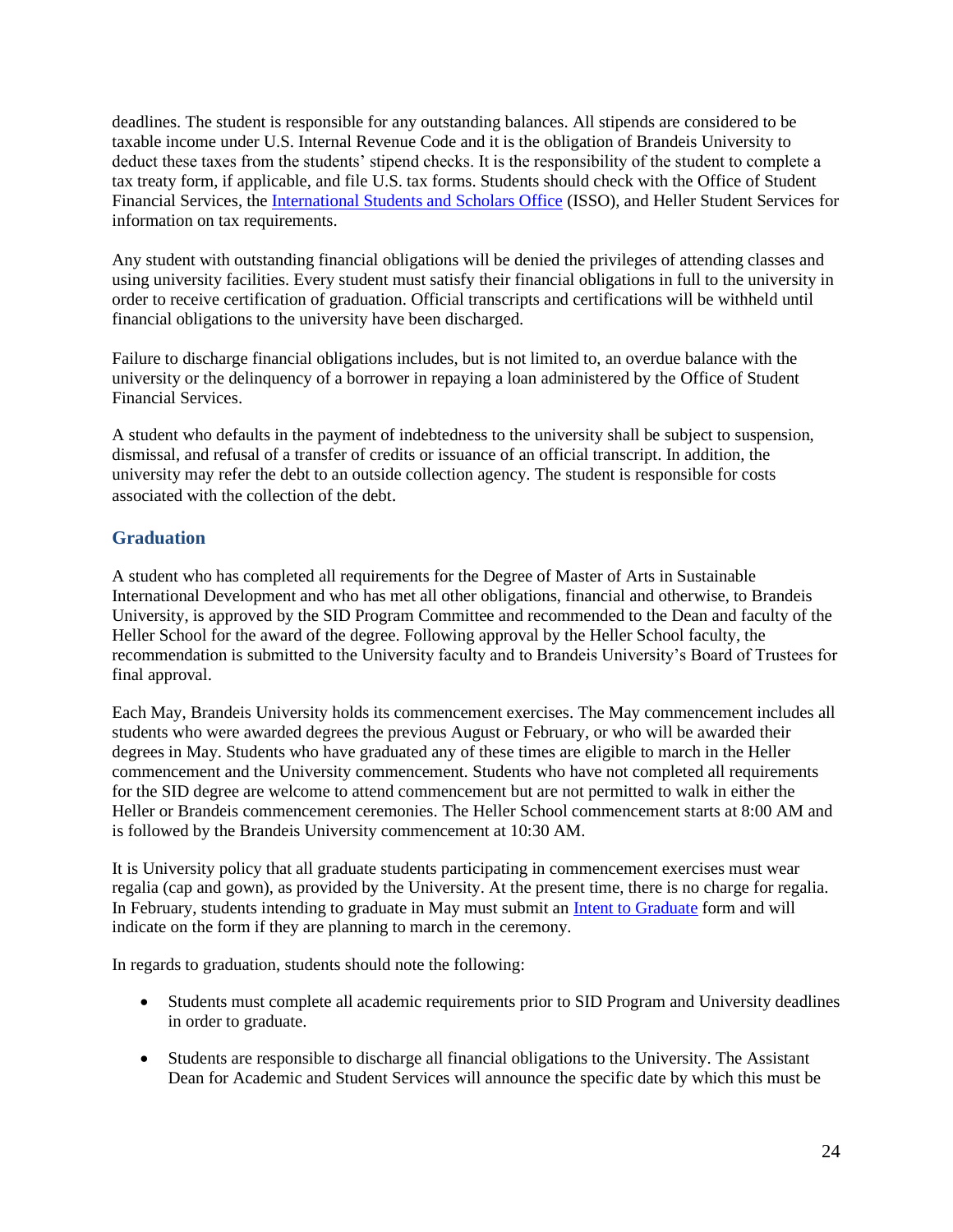done. Financial obligations include: Tuition and fees, course materials, library fines, parking fees and fines, and diploma fee.

- Students are not permitted to march in commencement exercises unless they are being awarded their degree.
- Prior to commencement, students must return materials on loan from Goldfarb Library, the Science Library, Heller's Health Policy Library, the SID Library, faculty, and others.
- Lockers should be cleaned out soon after graduation. Belongings left in lockers will be discarded. Mailboxes should be cleaned out during graduation week
- Students vacating local apartments or who plan to sub-lease should inform Heller Student Services, as this may help incoming students find living quarters.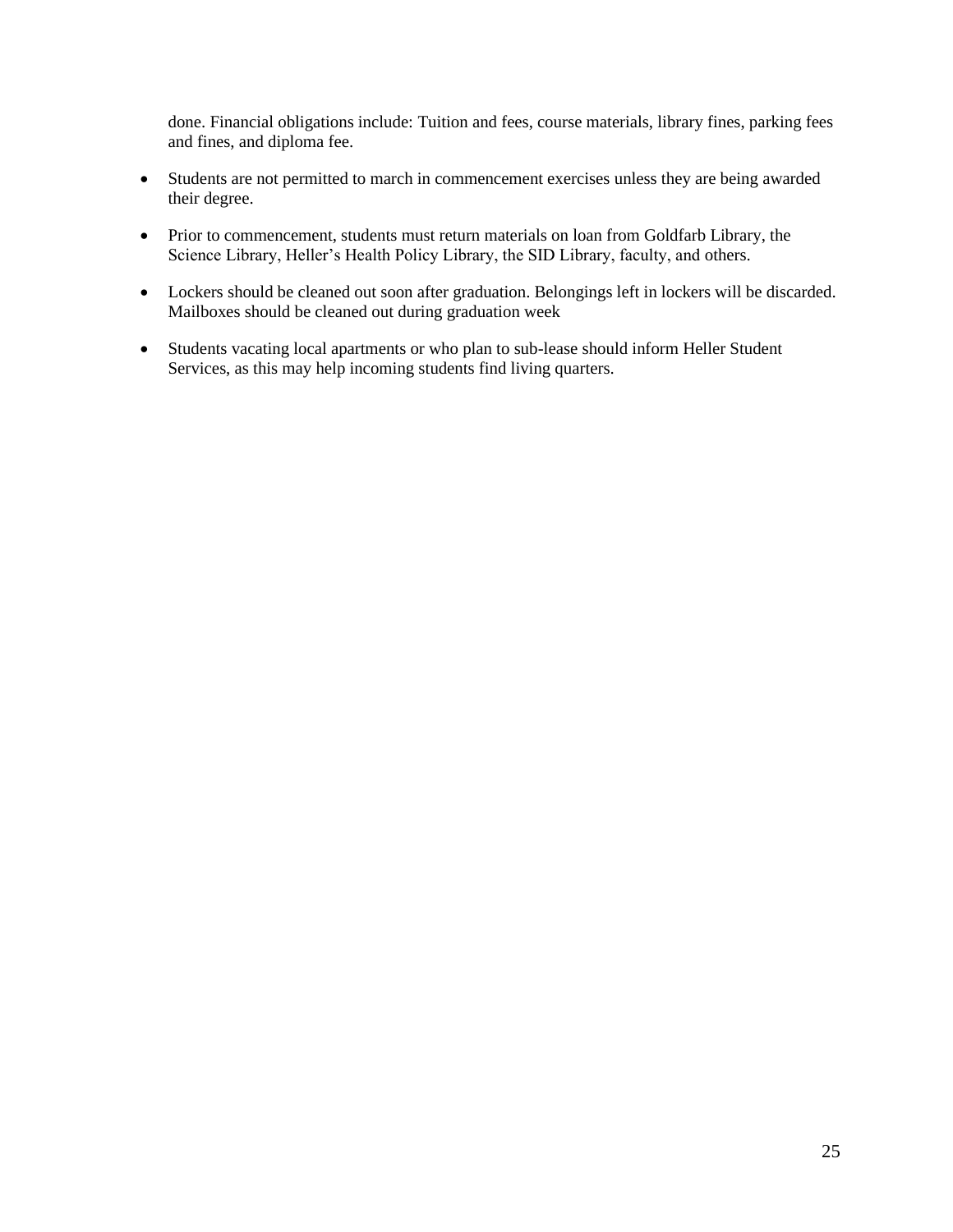# **APPENDIX A: Links Used in the Manual**

Add/Drop/Audit Form https://heller.brandeis.edu/students/courses/pdfs/Add-Drop-Audit-Form.pdf

Boston-area Consortium of Universities <https://heller.brandeis.edu/students/courses/consortium.html>

Brandeis Student Rights and Responsibilities Handbook https://www.brandeis.edu/studentlife/srcs/rightsresponsibilities/index.html

Brandeis University Academic Calendar https://www.brandeis.edu/registrar/calendar/index.html

Brandeis University Department of Student Rights and Community Standards https://www.brandeis.edu/studentlife/srcs/index.html

Continuation Fee <https://heller.brandeis.edu/admissions/financial-aid/cost.html>

Course Change (Add/Drop) Form [https://www.brandeis.edu/registrar/forms/docs/forms/add\\_drop.pdf](https://www.brandeis.edu/registrar/forms/docs/forms/add_drop.pdf)

Cross-Registration Requirements <https://heller.brandeis.edu/students/courses/index.html>

Curricular Practical Training <https://www.brandeis.edu/isso/current/employment/curricular-practice-training.html>

Family Educational Rights and Privacy Act https://www2.ed.gov/policy/gen/guid/fpco/ferpa/index.html

Intent to Graduate <https://www.brandeis.edu/registrar/forms/graddegree.html>

International Student Scholars Office <https://www.brandeis.edu/isso/>

List of Approved Concentration Courses <https://heller.brandeis.edu/sustainable-international-development/second-year/concentrations.html>

Office of Financial Services <https://www.brandeis.edu/student-financial-services/>

Office of the Registrar <https://www.brandeis.edu/registrar/>

Optional Practical Training <https://www.brandeis.edu/isso/current/employment/optional-practical-training/index.html>